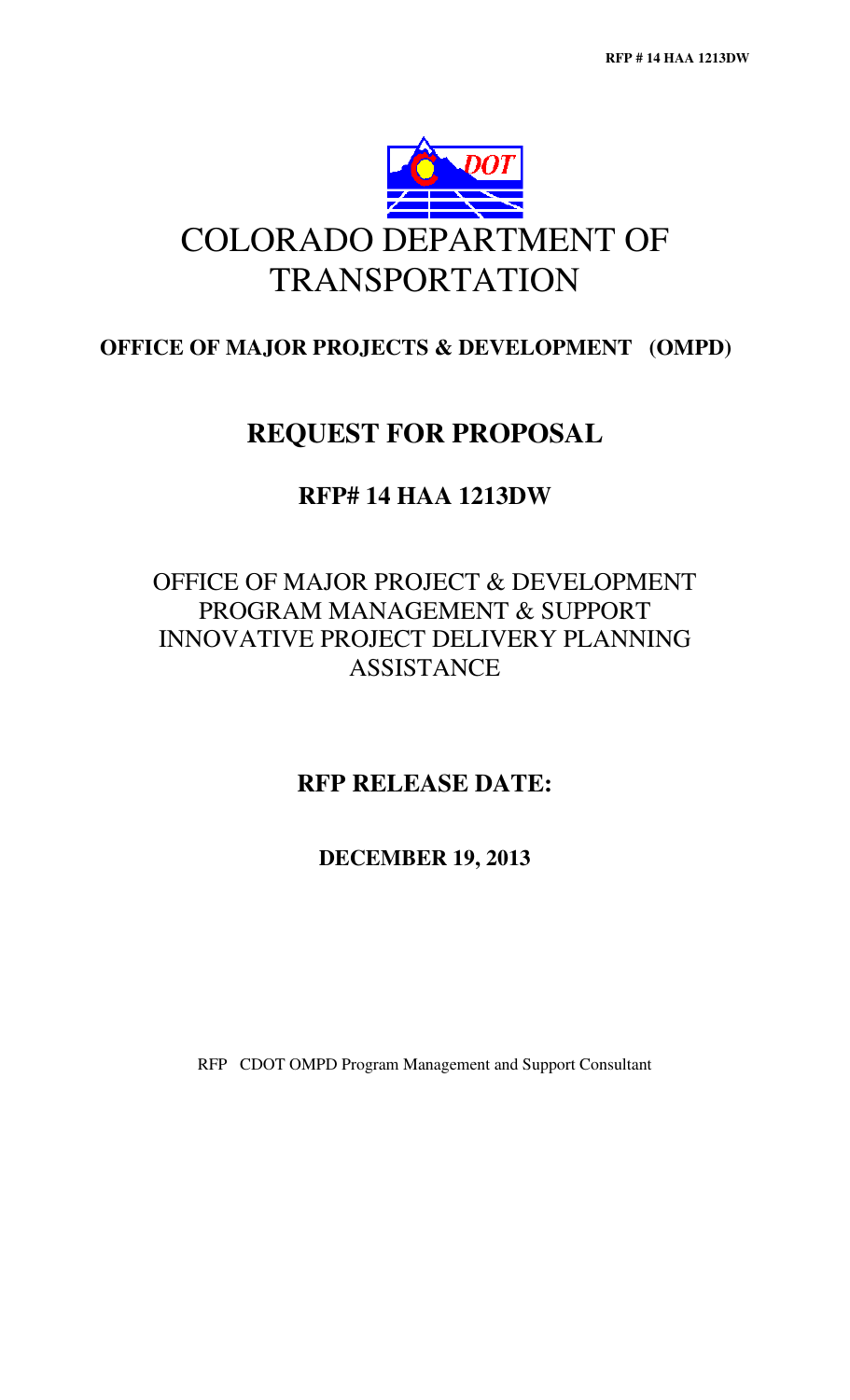### **COLORADO DEPARTMENT OF TRANSPORTATION OFFICE OF MAJOR PROJECTS AND DEVELOPMENT REQUEST FOR PROPOSAL - RFP #14 HAA 1213DW**

### **BRIDGE ENTERPRISE PROGRAM MANAGEMENT AND SUPPORT CONSULTANT SUBMISSION DEADLINE: JANUARY 16, 2013**

Proposals submitted to:

David Wells, Contracting Officer Colorado Department of Transportation 4201 E. Arkansas Avenue Suite 200 Denver, CO 80222

The CDOT Office of Major Projects & Development (OMPD) supporting the Colorado Bridge Enterprise (CBE), and the High Performance Transportation Enterprise (HPTE), with both entities being a government-owned business within the Colorado Department of Transportation (CDOT), is requesting proposals from consultant firms or teams to provide Program Management and Support Services consultant to OMPD.

CDOT reserves the right to reject any and all proposals or parts thereof, and to waive informalities or irregularities.

By submission of a bid, bidder agrees to the State of Colorado terms and conditions.

By submission of a proposal Proposer agrees as follows:

- Except as replaced, modified, or supplemented by CDOT for this solicitation, all items in the State of Colorado Solicitation Instructions / Terms and Conditions are considered part of, and are incorporated by reference into this document.
- The Proposer guarantees to the State that they understand and agree to the terms and conditions of this RFP and that they will not default from performance by virtue of a mistake or misunderstanding. Proposers shall seek clarification from CDOT of any specifications, terms and/or conditions that they determine to be unclear. The failure of a Proposer to seek clarification may be deemed a waiver of any such clarification.

Pursuant to C.R.S. Section 43-4-809, CBE and HPTE are not subject to the provisions of the State Procurement Code. However, for this solicitation, CDOT will follow guidelines established in C.R.S. Section 24-30 Part 14 for competitive proposals.

This RFP does not commit CDOT to enter into a contract or proceed with the procurement of the Program Management and Support Services Consultant. CDOT assumes no obligations, responsibilities and liabilities, fiscal or otherwise, to reimburse all or part of the costs incurred by the parties responding to this RFP. All such costs shall be borne solely by each Submitter.

The form of contract will be Project Specific with Specific Rate of Pay & Cost Plus Fixed Fee methods of compensation.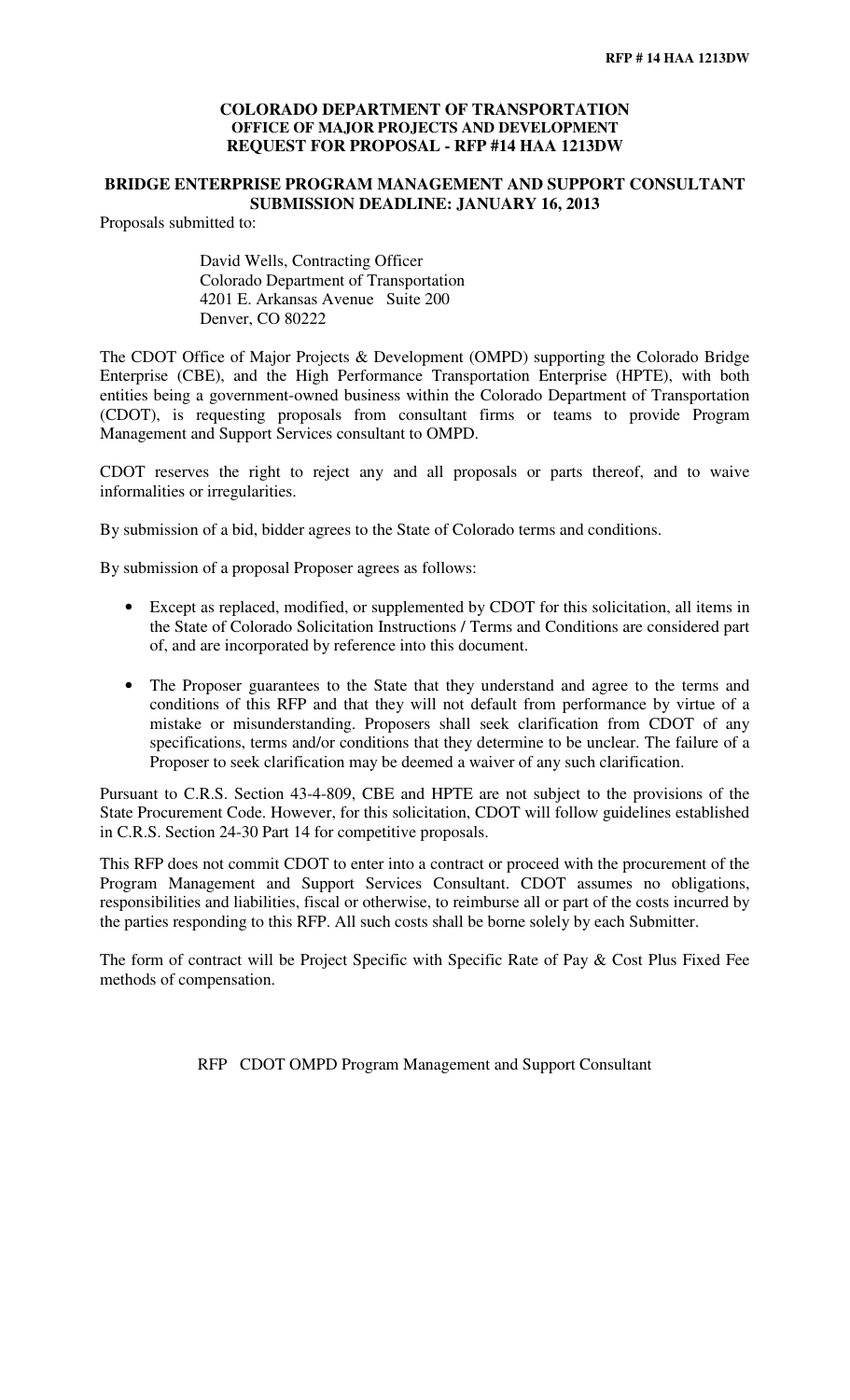## **Table of Contents**

| 1.1  |                                                               |  |
|------|---------------------------------------------------------------|--|
| 1.2  |                                                               |  |
| 1.3  |                                                               |  |
| 1.4  |                                                               |  |
| 1.5  |                                                               |  |
| 1.6  |                                                               |  |
| 1.7  |                                                               |  |
| 1.8  |                                                               |  |
| 1.9  |                                                               |  |
| 1.10 |                                                               |  |
| 1.11 |                                                               |  |
| 1.12 |                                                               |  |
| 1.13 |                                                               |  |
| 1.14 |                                                               |  |
| 1.15 |                                                               |  |
| 1.16 |                                                               |  |
| 1.17 |                                                               |  |
| 1.18 |                                                               |  |
| 1.19 | AWARD OF CONTRACT - QUALIFICATION BASED SELECTION  6          |  |
| 1.20 |                                                               |  |
| 1.21 |                                                               |  |
| 1.22 |                                                               |  |
| 1.23 |                                                               |  |
| 1.24 |                                                               |  |
| 1.25 |                                                               |  |
| 1.26 |                                                               |  |
| 2.0  |                                                               |  |
| 3.0  |                                                               |  |
| 3.1  |                                                               |  |
| 3.2  |                                                               |  |
| 3.3  |                                                               |  |
| 3.4  | UNDERUTILIZED DISADVANTAGED BUSINESS (UBDE) PARTICIPATION  22 |  |
| 3.5  |                                                               |  |
| 3.6  |                                                               |  |
| 4.1  |                                                               |  |
| 4.2  |                                                               |  |
| 4.3  |                                                               |  |
|      |                                                               |  |

Page i<br>Program Management and Support Consultant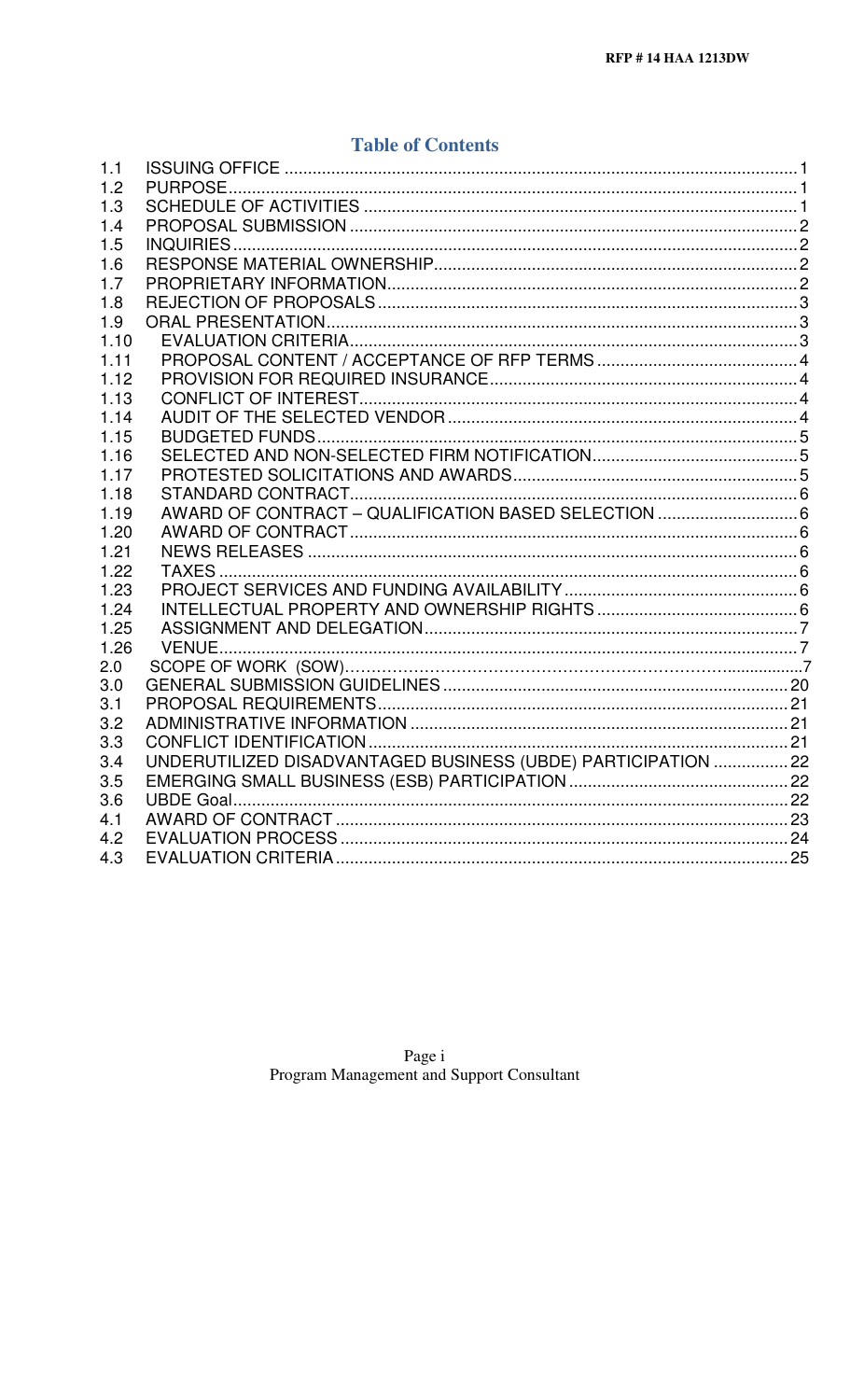## **Attachments**

|--|--|

Page ii Program Management and Support Consultant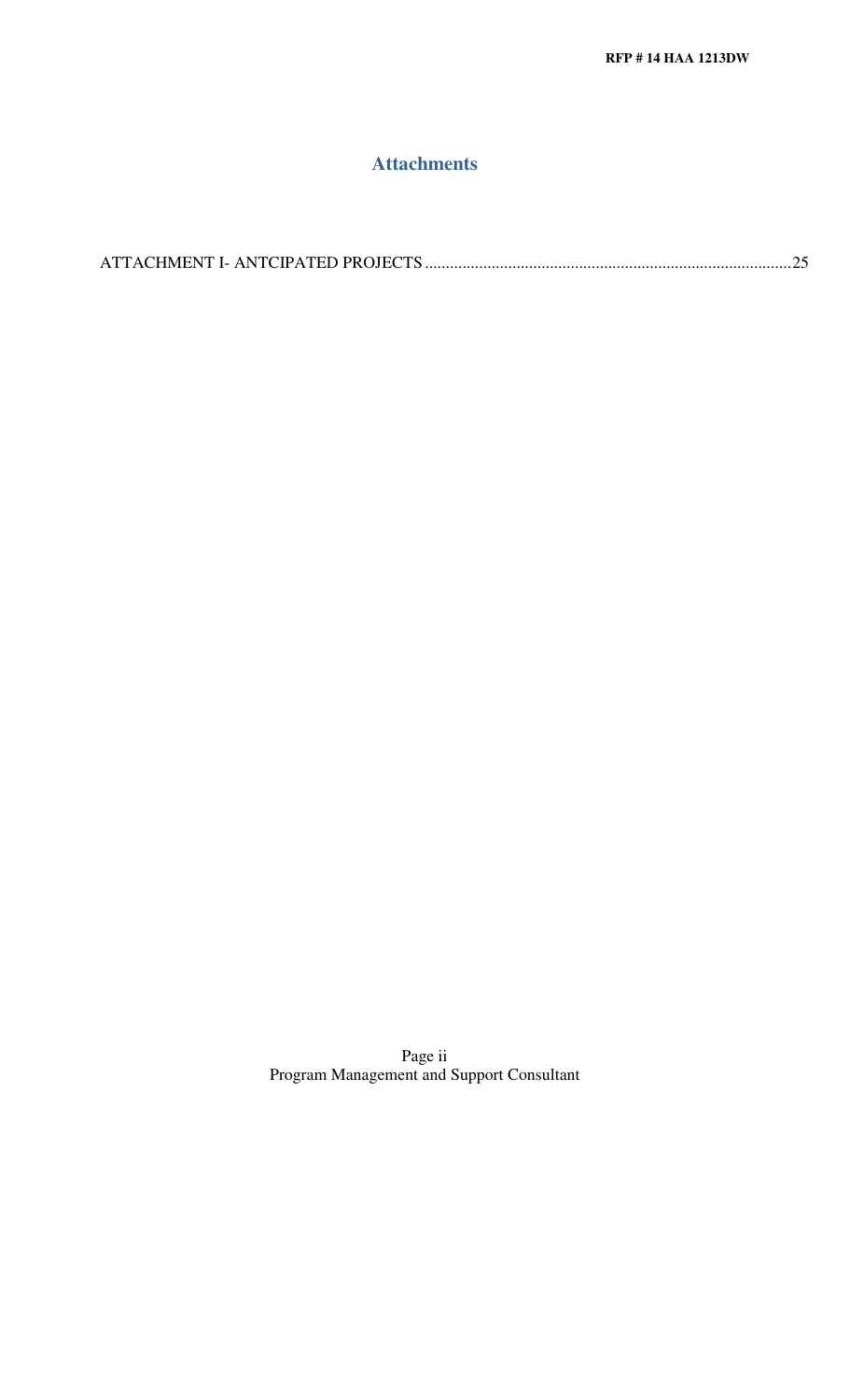### **REQUEST FOR PROPOSAL CDOT Office of Major Projects & Development (OMPD) SECTION 1 ADMINISTRATIVE INFORMATION**

## **1.1 ISSUING OFFICE**

This RFP is issued for the State of Colorado by the Colorado Department of Transportation on behalf of the OMPD. All contact regarding this RFP is to be directed to:

> David Wells, Contracting Officer CDOT RFP - OMPD Program Management and Support Services Colorado Department of Transportation 4201 East Arkansas Avenue Suite 200 Denver, CO 80222 david.wells@state.co.us

## **1.2 PURPOSE**

The purpose of this RFP is to obtain competitive proposals and select a Program Management and Support Services consultant for CDOT. This RFP represents a new approach for CDOT via OMPD.

This RFP is intended to provide Proposers with the opportunity to demonstrate their understanding of the Program issues and propose their approach to deliver the Program.

## **1.3 SCHEDULE OF ACTIVITIES**

The deadline for submitting RFP questions and the proposal due date stated below apply to this RFP. CDOT anticipates the following additional milestone dates. This schedule is subject to revision by addenda to this RFP.

|           | <b>Issue RFP</b>                              | December 19, 2013       |
|-----------|-----------------------------------------------|-------------------------|
| $\bullet$ | Deadline for submitting written RFP questions | January 7, 2014 3:00 pm |
|           | Answers to questions                          | January 9, 2014         |
|           | <b>Proposals due</b>                          | <b>January 16, 2014</b> |
| $\bullet$ | <b>Short-Listing Selection Meeting</b>        | <b>January 28, 2014</b> |
|           | <b>Presentation and oral interviews</b>       | February12, 2014        |
|           | Notice of Award to Most Qualified Proposer    | February 14, 2014       |
|           | <b>Contract Negotiation / Audit</b>           | February 18, 2014       |
|           | Anticipated date of executed contract         | March 31, 2014          |

The oral presentation stage of the RFP selection process is an important component of the evaluation process. Details of the oral presentation are presented later in this RFP.

Page **1** of **25**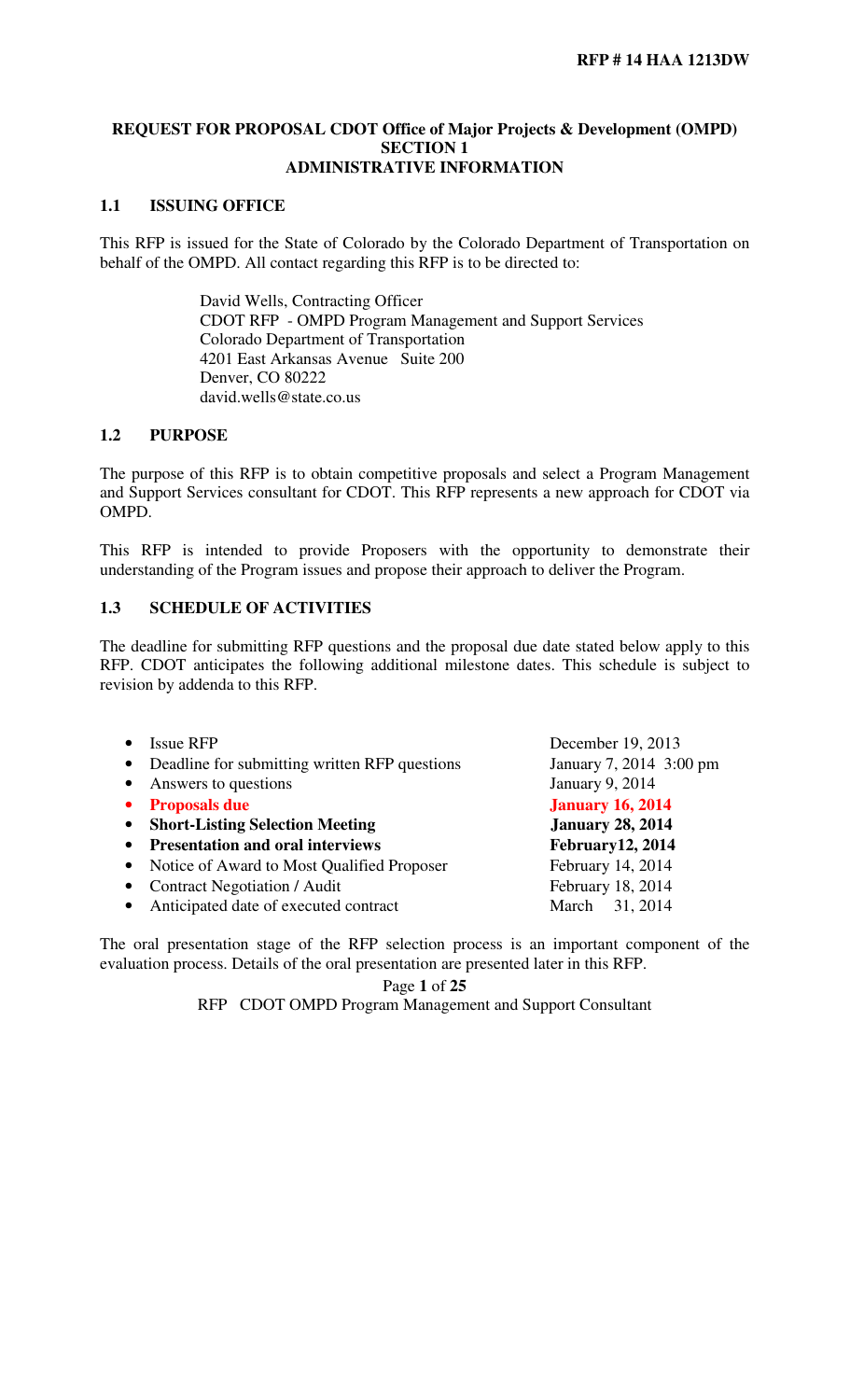## **1.4 PROPOSAL SUBMISSION**

**All proposals must be received by 12:00 noon, MDT Thursday January 16, 2014** and must be delivered by US Mail, overnight delivery service or hand delivered to:

> David Wells, Contracting Officer RFP # 14 HAA 1213DW OMPD Program Management and Support Services CDOT 4201 East Arkansas Avenue Suite 200 Denver, CO 80222

Each proposal shall consist of one original (identified as such) and seven bound copies of the Proposer's complete proposal. Proposals received after the above date and time will not be considered. Proposals must be clearly identified as a proposal for the CDOT RFP # 14 HAA 1213DW and shall show such information on the outside of the proposal packet. Proposals will not be accepted by facsimile or electronic mail transmittal.

Proposals shall include a 2 page introductory letter and the RFP shall not exceed 20 pages. The 2 page introduction letter will not count against the 20 page limit of the RFP. Proposals submitted in loose-leaf binders or three-ring binders will not be accepted. Font shall be 11.0 point at minimum and 12.0 point at maximum

#### **1.5 INQUIRIES**

Proposers may make inquiries concerning this RFP to obtain clarification of requirements. No inquiries will be accepted after 3:00PM MDT, January 7, 2014. Questions must be submitted via e-mail correspondence, preferably on the Proposer's letterhead to:

> David Wells, CDOT Contracting Officer Subject: RFP Inquiry OMPD david.wells@state.co.us

All e-mail communications containing questions for this RFP shall reference **"Inquiry" Questions for OMPD RFP # 14 HAA 1213DW** in the subject line. Telephone inquiries will not be accepted. CDOT will reply to inquiries by January 9, 2014 2:00 pm MST.

#### **1.6 RESPONSE MATERIAL OWNERSHIP**

All material submitted regarding this RFP becomes the property of the State of Colorado. Proposals may be reviewed by any person after the "Notice of Intent to Make an Award" letter has been issued, subject to the terms of Section 24-72-201 et. seq., C.R.S. as amended, including applicable CORA requirements.

## **1.7 PROPRIETARY INFORMATION**

All material submitted in response to this RFP will become public record and will be subject to inspection after the Notice of Intent to Award is issued. Any material requested for treatment as proprietary and/or confidential must be clearly identified and easily separable from the rest of the proposal. Such request must include justification for the request.

> Page **2** of **25**  RFP CDOT OMPD Program Management and Support Consultant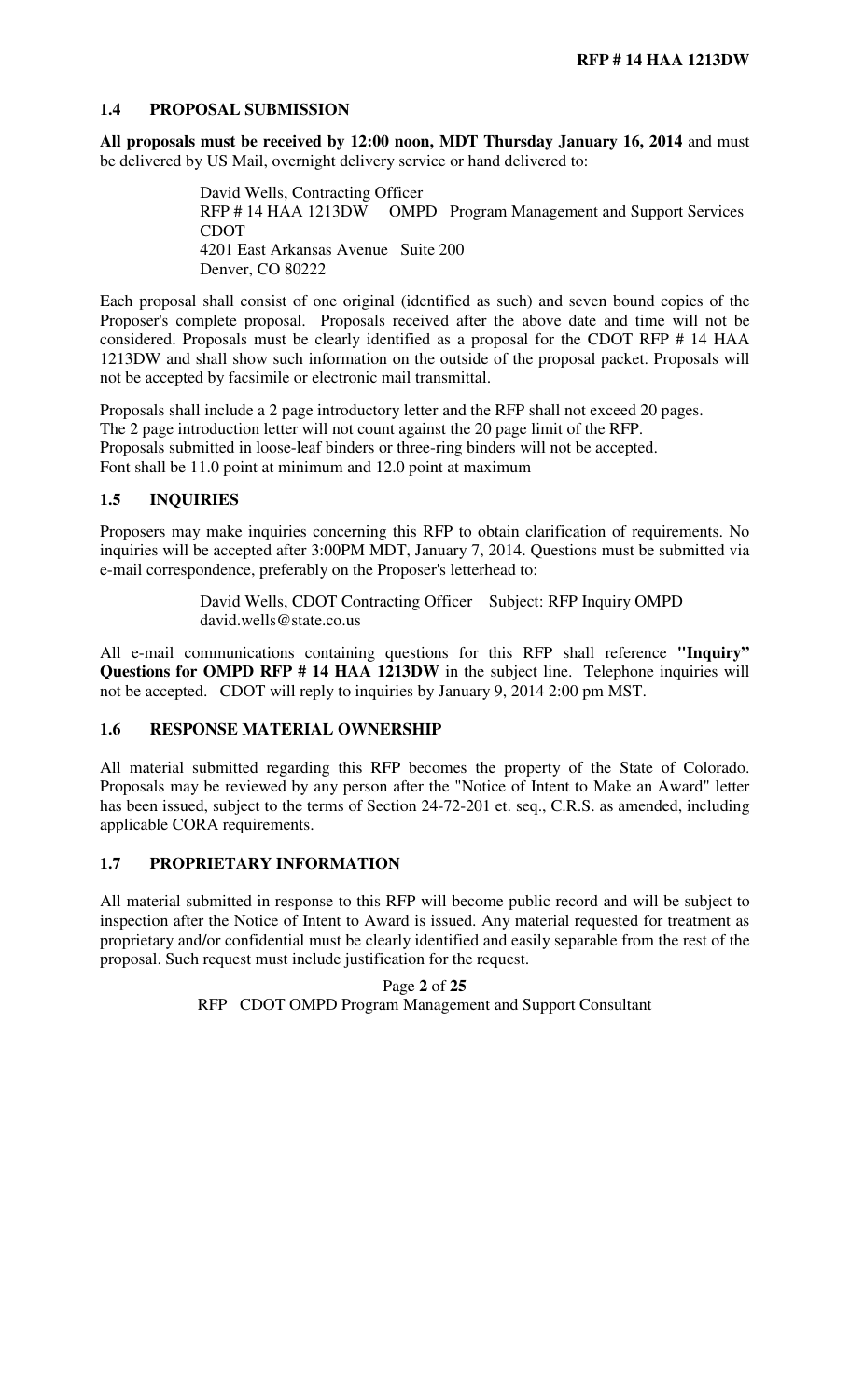The request will be reviewed and either approved or denied by the CDOT Agreements Branch Director. If denied, the Proposer will have the opportunity to withdraw its entire proposal, or to remove the proprietary restrictions.

### **1.8 REJECTION OF PROPOSALS**

Pursuant to Procurement Rule 24-103-301, the State of Colorado reserves the right to reject any or all proposals received in response to this RFP, or to cancel this RFP if it is in the best interest of the State to do so. Failure to furnish all information or to follow the proposal format, requested in this RFP may disqualify the proposal. Any exceptions to the Scope of Work must be clearly identified and supported in the proposal. Inclusion of such exceptions does not guarantee acceptance by the State of such variation, and may instead lead to rejection of the proposal as non-responsive.

In the event that award is not made to any Proposer, or the CDOT Engineering Contracts Branch cancels the RFP solicitation, all received proposals will remain confidential and not open for public inspection. The purpose for this condition is to prevent any future potential Proposers from reviewing other Proposers proposals and thereby gain any unfair advantage in submitting future proposals.

If the RFP is cancelled before the submittal due date all received proposals will be returned unopened to the appropriate Proposer with a notice of cancellation letter.

## **1.9 ORAL PRESENTATION**

CDOT intends to short-list up to three 3 Proposing Firms from an evaluation meeting based on responses to the RFP. The 3 top ranked and scored Proposers will be invited to an Interview Phase for oral presentation and participation in a question and answer session conducted by the evaluation committee. The oral presentation stage of the RFP selection process is designed solely for the benefit of the evaluation committee to assist them in making a final Proposer selection.

The Proposer should be prepared to answer questions or provide clarification related to the RFP requirements or their proposal. The Proposer must ensure attendance by those primary staff members anticipated to provide services under any resulting contract, and any other personnel identified by CDOT at the time of invitation.

The oral presentation will be one hour in duration. The first 30 minutes is for a presentation by the Proposer and the next 30 minutes is for questions and answers.

## **1.10 EVALUATION CRITERIA**

An evaluation committee will evaluate the technical merit of proposals received in accordance with the evaluation criteria defined herein. The recommendations of this committee will be forwarded to the CDOT Executive Director for approval.

> Page **3** of **25**  RFP CDOT OMPD Program Management and Support Consultant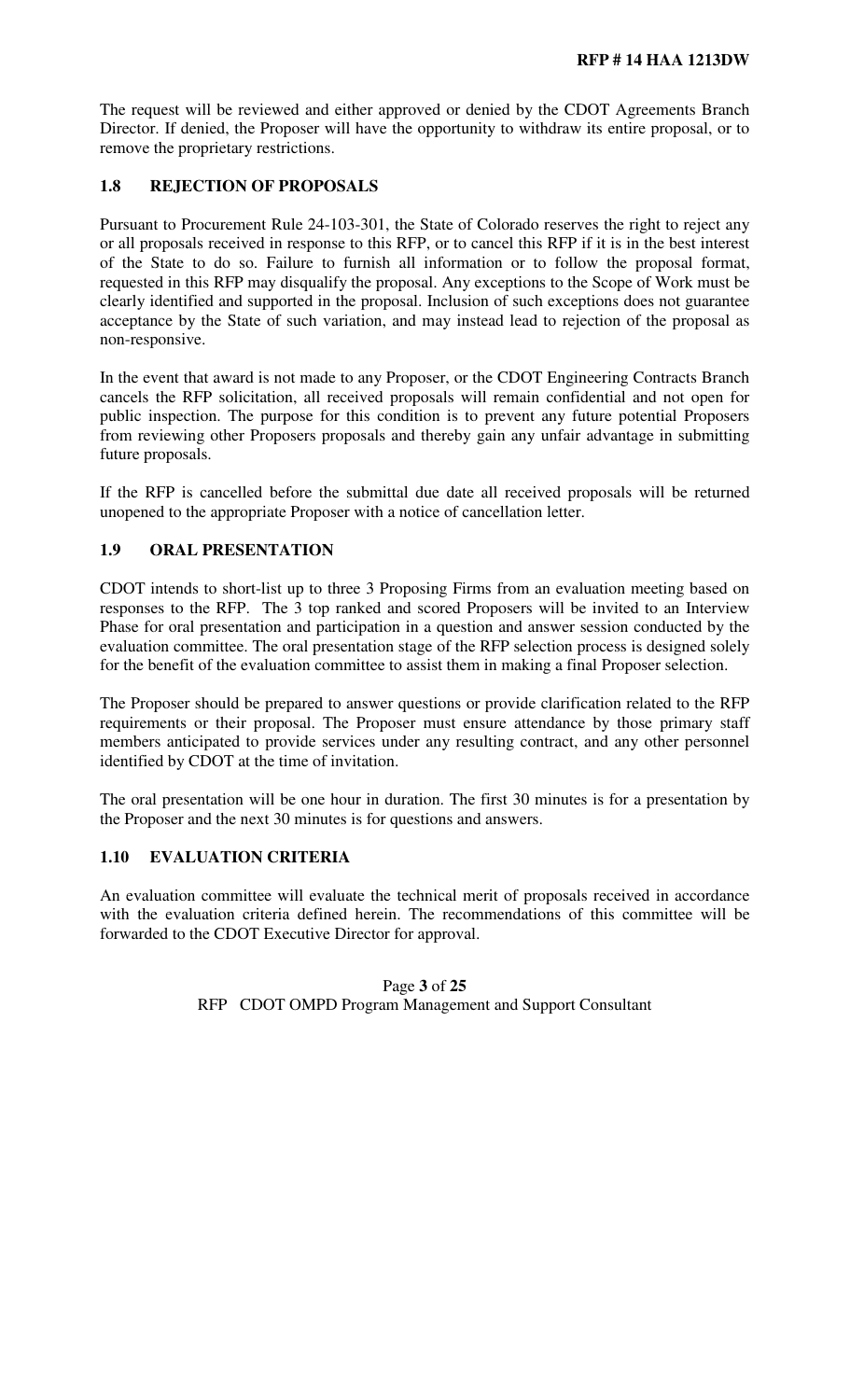## **1.11 PROPOSAL CONTENT / ACCEPTANCE OF RFP TERMS**

A proposal submitted in response to the RFP shall constitute a binding offer. Acknowledgment of this condition shall be indicated by the autographic signature of the Proposer on the two page introduction letter, by an officer of the Proposer legally authorized to execute contractual obligations.

A submission in response to the RFP acknowledges acceptance by the Proposer of all terms and conditions including compensation, as set forth herein. Proposer shall identify clearly and thoroughly any variations between its proposal and CDOT's RFP. Failure to do so shall be deemed a waiver of any rights to subsequently request modification of the terms of performance, except as outlined or specified in the RFP.

## **1.12 PROVISION FOR REQUIRED INSURANCE**

Award of a contract will be contingent upon the successful Proposer submitting certificates of insurance in accordance with the Provision for Required Insurance that will be provided to the selected firm in the form of a Sample Contract.

## **1.13 CONFLICT OF INTEREST**

By submission of a proposal Proposer agrees that, at the time of contracting, the Proposer has no interest, direct or indirect, that would conflict in any manner or degree with the performance of the required services. The Proposer shall further covenant that, in the performance of the contract, they shall not employ any person having any such known interest.

## **1.14 AUDIT OF THE SELECTED VENDOR**

Prior to final contract award CDOT Audit will review the Consultant's financial information presented during contract negotiations. The entire purpose of the review of the financial information is for Audit to express an opinion as to the fairness and reasonableness of the Consultant's Cost Proposal taken as a whole. There are many factors involved and this guideline is an indication of the approach used to arrive at an Audit Conclusion. Initially, the Consultant's wage rates are verified using current payroll registers, or a certified employee listing. The cost proposal is sorted by labor classification and a Firm Average is determined for each classification and that average is compared with the most current ACEC Colorado Salary Survey.

Audit utilizes the Consultants year-end financial information, which includes the Trial Balance and "cross walks" that information to the Indirect Cost Worksheet (Overhead Statement) prepared using FAR guidelines, which are in accordance with the guidelines of the AASHTO Uniform Audit and Accounting Guide, prepared with the assistance of FHWA and ACEC Transportation Committee. The Overhead Statement is examined in numerous areas, including but not limited to, Incentive Compensation, Rent (any related party transactions), Liability Insurance (any E&O proceeds to the insured) Legal Fees, Officer's Life Insurance, etc.

Audit will also determine the Consultant's Labor Utilization Rate (Chargeability). This is done by taking Direct Labor Dollars (those charged to projects) divided by total labor dollars (direct & indirect salaries, including sick, vacation, and holiday)—this calculation excludes incentive/bonus payments.

> Page **4** of **25**  RFP CDOT OMPD Program Management and Support Consultant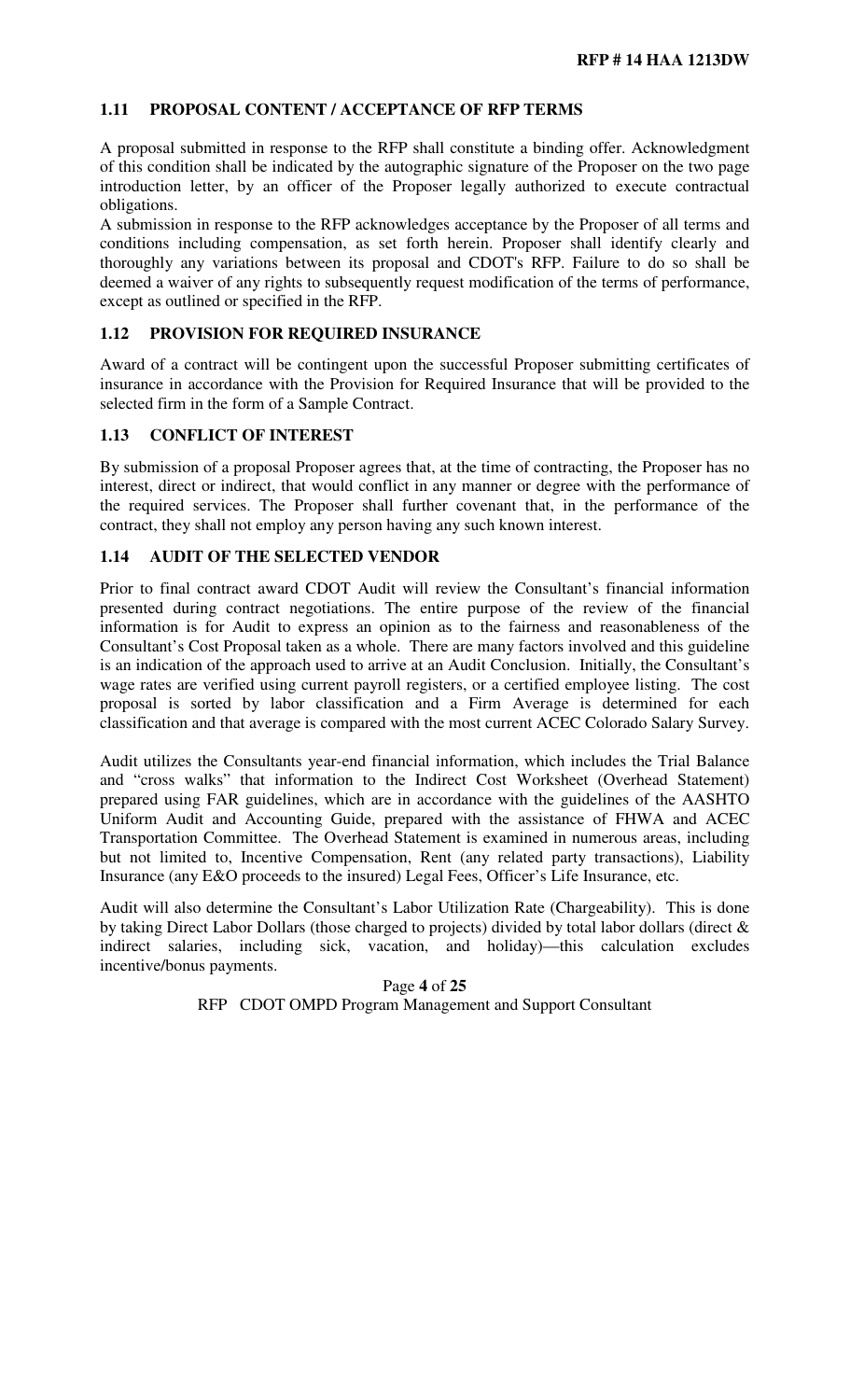Audit will perform a financial review of the Indirect Rate for the firm's Executive Compensation. Audit will request an Executive Compensation Worksheet where audit determines the average base compensation for the owner/director/officer group, the average bonus for that same group, the bonus percentage to base pay for that group and the same number for the rank and file.

CDOT Audit has an obligation to insure that Consultant Contracts, taken as a whole, have a fair and reasonable pricing structure.

## **1.15 BUDGETED FUNDS**

This is a five-year contract and is budgeted by CDOT on a fiscal year basis beginning July 1 of each year. The initial contract year is anticipated to cover the period from award through June 30, 2019.

An annual work plan will be negotiated and budgeted for each subsequent year of the contract.

The State of Colorado is not liable for any cost incurred by Proposers prior to issuance of a legally executed contract or procurement document. No property interest of any nature shall occur until a contract is awarded and signed by all concerned parties.

## **1.16 SELECTED AND NON-SELECTED FIRM NOTIFICATION**

After a Proposer is selected, a Selected Firm or Non-Selected Firm Notification will be sent to all firms who submitted a proposal. After the Notification has been issued, interested parties may request a debriefing on the selection from:

> David Wells, Contracting Officer Colorado Department of Transportation david.wells@state.co.us

## **1.17 PROTESTED SOLICITATIONS AND AWARDS**

Any actual or prospective Proposer who believes it is aggrieved in connection with the solicitation or award of a contract may protest to the CDOT Chief Engineer. The protest shall be submitted in writing within seven working days after such alleged aggrieved person knows, or should have known, of the facts giving rise thereto. Ref. Section 24-109-101 et seq., C.R.S., as amended; Section 24-109-201 et. seq., C.R.S. as amended; Section R-24-109-101 through R-24- 109206, Colorado Procurement Rules. Protests received after the seven-working-day period shall not be considered.

The written protest shall include, as a minimum, the following:

- 1. The name and address of the protestor;
- 2. Appropriate identification of the procurement by RFP number;
- 3. A statement of the reasons for the protest; and
- 4. Any available exhibits, evidence or documents substantiating the protest.

Page **5** of **25**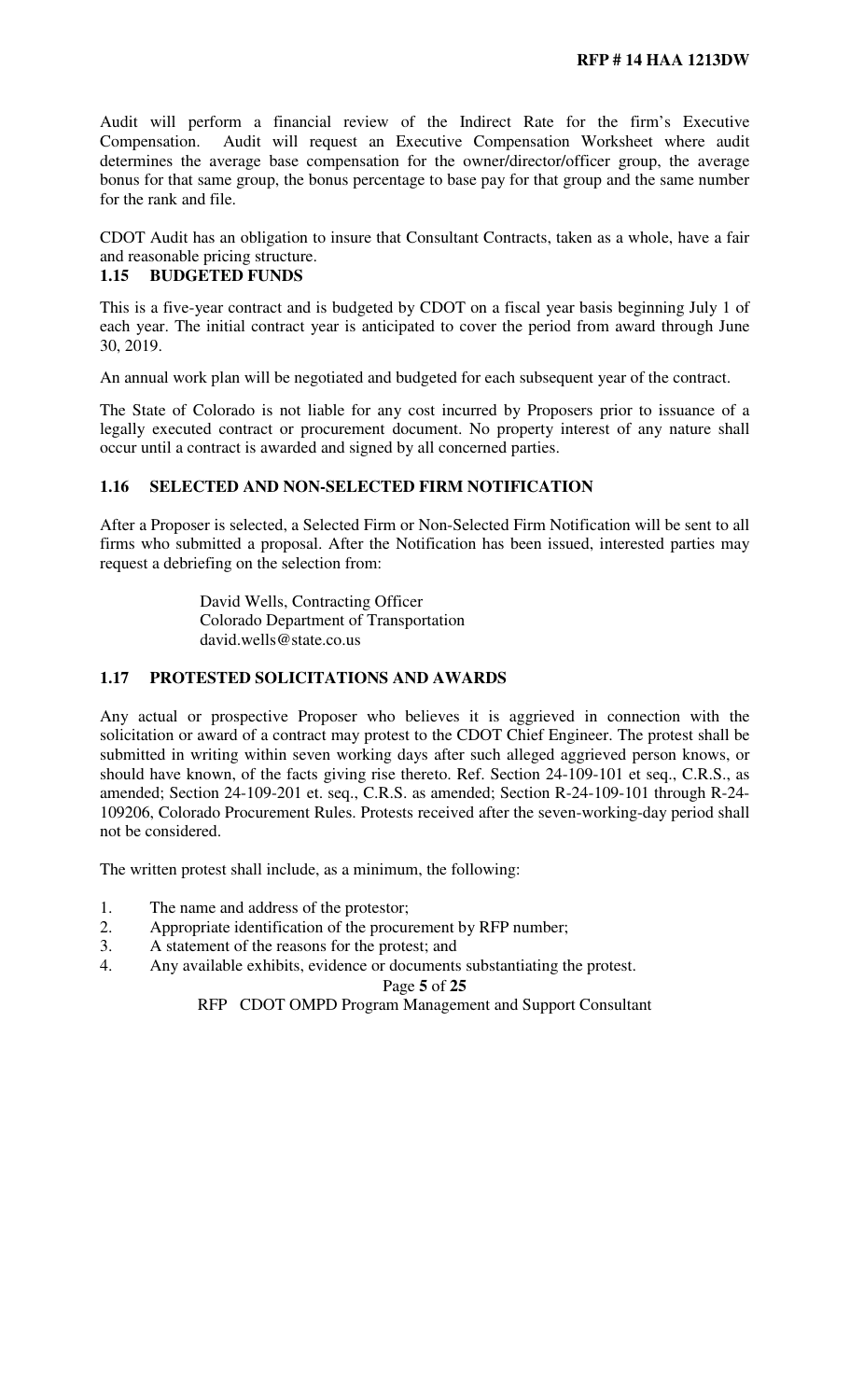When a protest is sustained by the CDOT Chief Engineer, or upon administrative or judicial review, and the protestor should have been awarded the contract under the solicitation but was not, the protestor shall be entitled to reasonable costs incurred in connection with the solicitation, including proposal preparation costs, but no other costs or fees will be permitted, and reasonable costs and fees shall not include attorney fees.

#### **1.18 STANDARD CONTRACT**

The State of Colorado will incorporate standard State and Federal contract provisions into any contract resulting from this RFP

## **1.19 AWARD OF CONTRACT – QUALIFICATION BASED SELECTION**

The award will be made to that Proposer whose proposal conforms to the RFP terms and conditions and is judged by the committee to be the most advantageous to the State of Colorado and CDOT subject to negotiation, successful discussion, and final execution of an acceptable contract.

#### **1.20 AWARD OF CONTRACT**

Proposals must be firm and valid for award for at least 60 days after the deadline for receipt of proposals.

### **1.21 NEWS RELEASES**

News releases pertaining to this RFP shall not be made prior to execution of a contract, and then are to be made only with the approval of CDOT. The selected Proposer will not be allowed to discuss this information or to copy records to third parties per State regulation.

#### **1.22 TAXES**

The State of Colorado, as purchaser, is exempt from all Federal taxes under Chapter 32 of the Internal Revenue Code (Registration No. 84-730123K) and from all State and Local Government Use Taxes (Ref. Colorado Revised Statutes Chapter 39-26.114[a]. Proposer is hereby notified that when materials are purchased in certain political subdivisions the Proposer may be required to pay sales tax even though the ultimate product or service is provided to the State of Colorado. This sales tax will not be reimbursed by the State.

## **1.23 PROJECT SERVICES AND FUNDING AVAILABILITY**

Financial obligations of the State payable are contingent upon funds for that purpose being appropriated, budgeted, and otherwise made available. In the event funds are not appropriated, any resulting contract will become null and void, without penalty to the State of Colorado.

#### **1.24 INTELLECTUAL PROPERTY AND OWNERSHIP RIGHTS**

All original materials, including any reports, studies, designs, drawings, specifications, notes, documents, software and documentation, computer-based training modules, electronically or magnetically recorded material and related intellectual property developed or created by the successful Proposer ("Contractor / Consultant") pursuant to the services sought by this RFP, and subsequently provided and integrated by contract between CDOT and the successful Proposer, shall become the sole property of the State.

> Page **6** of **25**  RFP CDOT OMPD Program Management and Support Consultant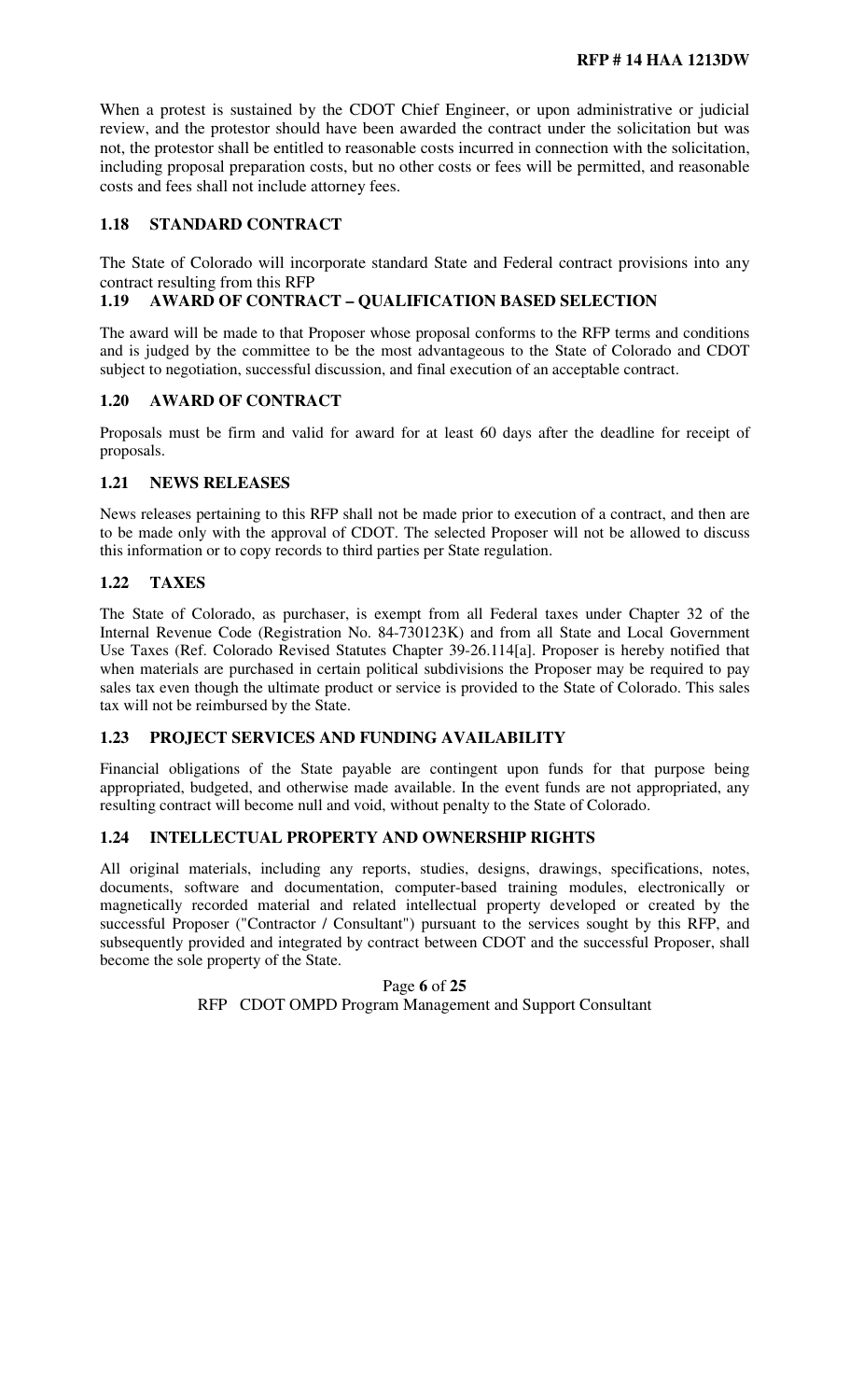The successful Proposer will license any commercial off-the-shelf software, required by successful Proposer to complete the works described for this Contract, to CDOT at CDOT's expense either directly by CDOT, or on behalf of CDOT.

### **1.25 ASSIGNMENT AND DELEGATION**

Except for assignment of antitrust claims, neither party to any resulting contract stemming from this RFP, may assign nor delegate any portion of the Contract without the prior written consent of the other party.

## **1.26 VENUE**

The laws of the State of Colorado shall govern in connection with the formation, performance and the legal enforcement of any resulting contract. Further, Title 24, C.R.S. as amended, Article 101 through 112 and Rules adopted to implement the statutes govern this procurement.

## **REMAINDER OF PAGE LEFT BLANK INTENTINALLY**

## Page **7** of **25**  RFP CDOT OMPD Program Management and Support Consultant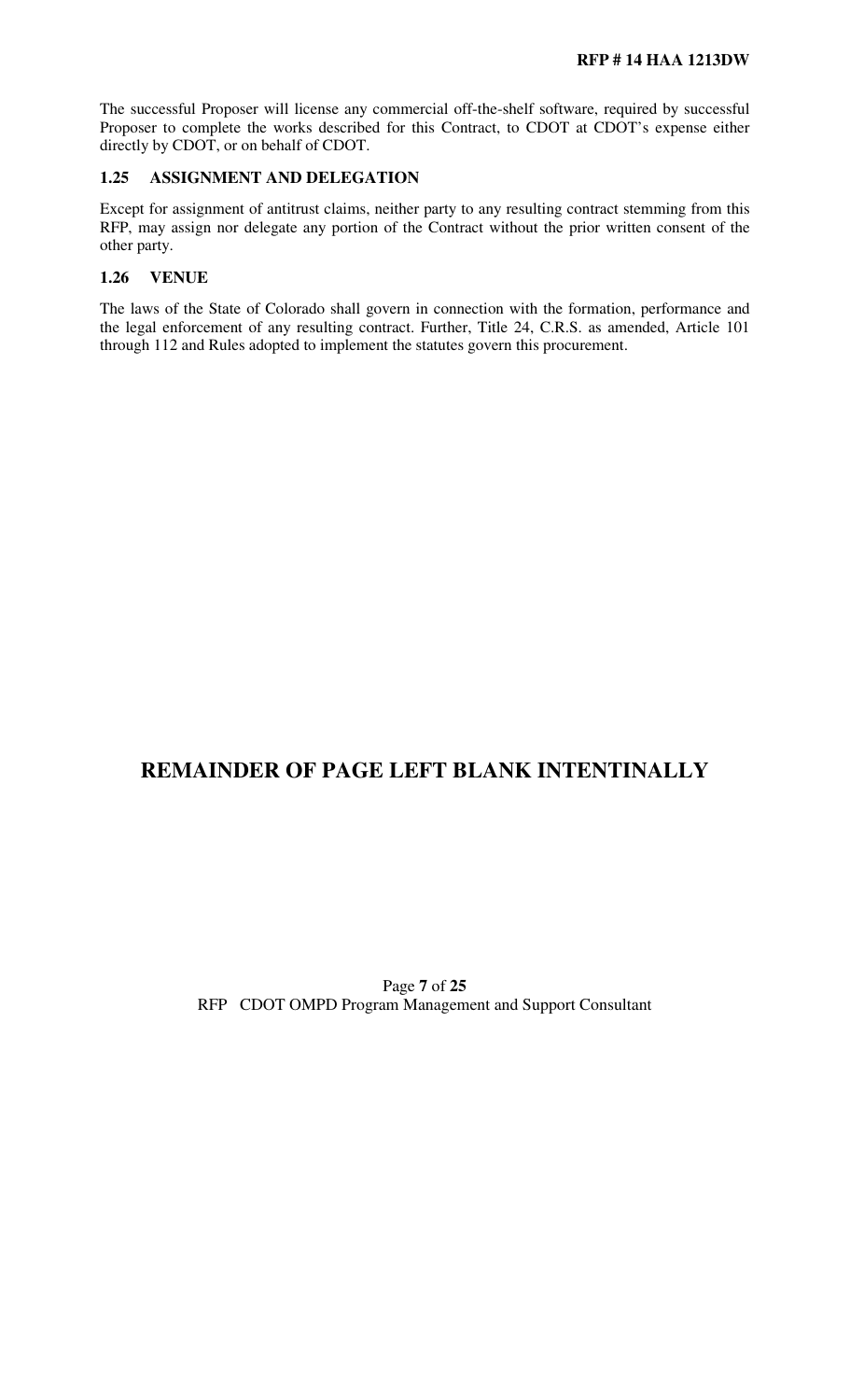**Scope of Work**  General Program Support and Planning Assistance for CDOT Office of Major Project Development & Innovative Project Delivery

The Colorado Department of Transportation (CDOT) seeks proposals from qualified engineering services firms interested in assisting its Office of Major Project Development (OMPD) with program delivery. Although the final award will be to a single firm, CDOT will accept proposals presented by a collaboration of firms. In such cases, the submitted proposal must specify which firm is lead and will act as the contractor and which firms are the subcontractors for whose performance the contractor will take responsibility. Therefore for the remainder of this document this potential grouping is collectively referenced as Consultant.

The selected Consultant will assist the OMPD in its efforts to create a comprehensive and integrated major project development program on behalf of the Department, the High Performance Transportation Enterprise (HPTE), and the Colorado Bridge Enterprise (CBE). In addition to this programmatic support, the selected Consultant will assist the OMPD in the development of specifically identified projects from conception to procurement for construction. The projects the selected Consultant will assist with generally involve some manner of innovative project delivery and/or finance methodology. All services will be performed on an individual Task Order basis under this agreement.

For the purposes of this solicitation, innovative project delivery is defined herein as those programs or projects which utilize the use of alternative delivery and/or alternative finance mechanisms and/or accelerate project delivery through the use of alternative sources of finance and funding such as toll revenues, value capture, revenue supported debt, and concessions, or the use of alternative construction and operations and maintenance. Contracting methods such as design build, construction manager / general contractor, concession agreements are examples of methods to accelerate project delivery or improve project operations and maintenance.

#### **Background**

#### **The Colorado Department of Transportation**

The vision of the Department is to enhance the quality of life and the environment of the citizens of Colorado by creating an integrated transportation system that focuses on safely moving people, goods and information and by offering convenient linkages among modal choices.

> Page **8** of **25**  RFP CDOT OMPD Program Management and Support Consultant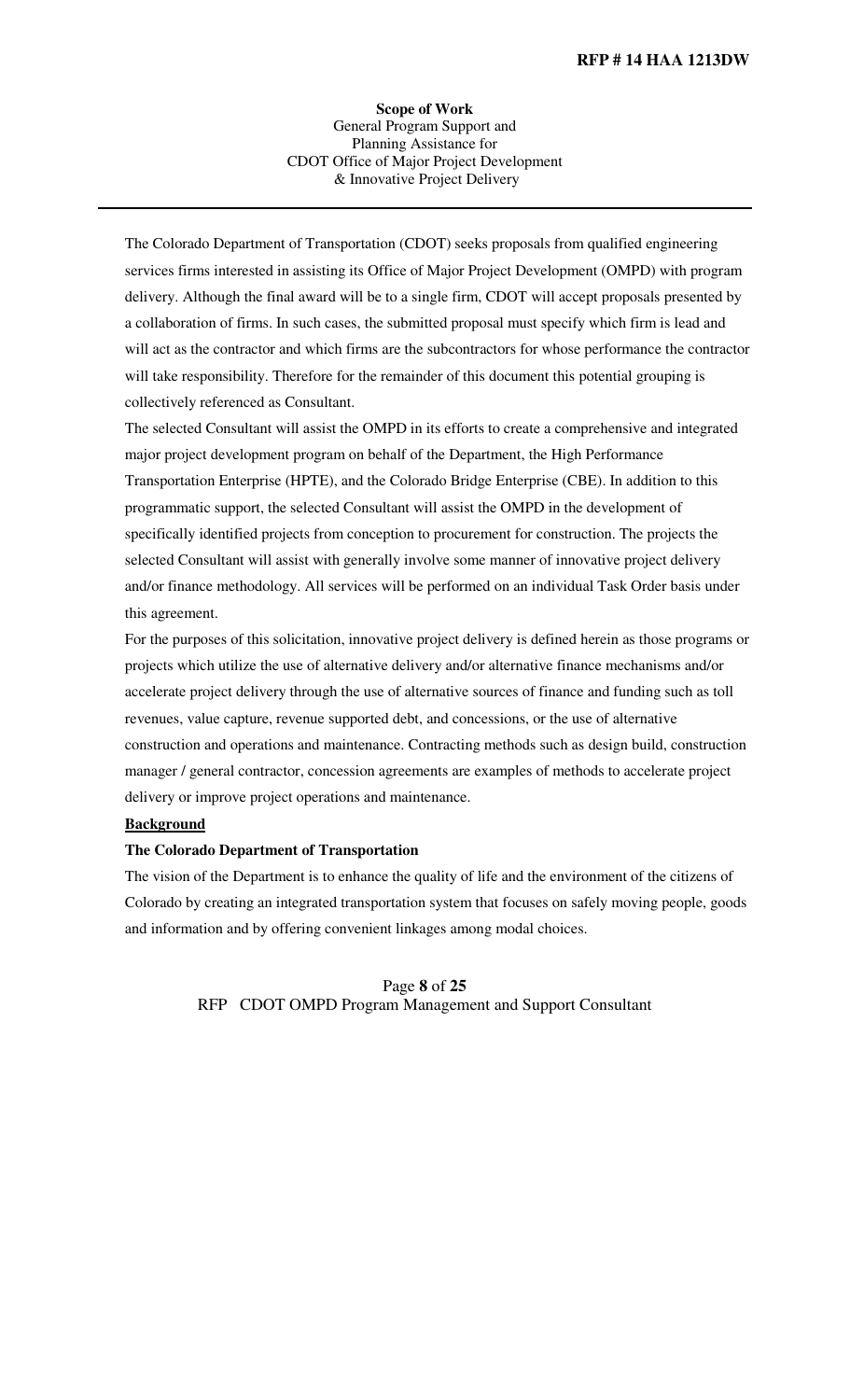It accomplishes this by relying on its core values of safety, people, respect, integrity, customer service, and excellence.

CDOT's mission is to provide the best multi-modal transportation system for Colorado that most effectively and safely moves people, goods, and information. The Department endeavors to accomplish this mission through customer focus, leadership, partnership, integrated regional and statewide priorities, financial responsibilities, balanced quality of life, environment, accessible connectivity and modal choices, and social responsibility.

#### **High Performance Transportation Enterprise**

In 2009 the Colorado General Assembly enacted Senate Bill 2009-108, commonly referred to as the "FASTER" bill. A key element of that bill was the creation of the High Performance Transportation Enterprise (HPTE) as a Division of the Colorado Department of Transportation (CDOT) but with its own board of directors and a separate Director. The pertinent sections of the Colorado Statutes are CRS 43-4-806 through 810. Most notably the HPTE is charged with seeking innovative financing solutions to accelerate the completion of much needed surface transportation projects. To accomplish this charge, within certain parameters set forth in the statute, the HPTE is authorized to impose and collect tolls, to issue revenue bonds or other forms of debt, and to enter into public private partnerships. Although the HPTE, not CDOT has the authority to toll, any project the HPTE may deliver requires close collaboration and coordination with CDOT. To facilitate such collaboration and coordination, CDOT has recently created the Office of Major Project Development to work with the HPTE and to serve as the single point of contact for the HPTE as project development proceeds.

#### **Colorado Bridge Enterprise**

S.B. 09-108 created a new Enterprise tasked with the repair, rehabilitation and replacement of those bridges identified as "poor" per federal guidelines and either structurally deficient or functionally obsolete. The Board of the Enterprise consists of the members of the Transportation Commission. The Enterprise is authorized to issue revenue bonds backed by its revenues. To accelerate the replacement of Colorado's poor bridges, the Bridge Enterprise issued \$300.0 million of federally subsidized Build America Bonds (see http://1.usa.gov/BuildAmericaBonds) in December 2010 and may issue additional revenue bonds in the future as deemed appropriate.

The CBE has in the past and may well again in the future work in conjunction with the HPTE and CDOT to finance a project(s) which include managed lanes/tolling and the replacement of one or more bridges eligible for CBE funding. On such a combined project the CBE may participate in the aggregate project funding while OMPD may provide General Program Support and Planning Assistance. For more information, see http://www.coloradodot.info/programs/BridgeEnterprise

> Page **9** of **25**  RFP CDOT OMPD Program Management and Support Consultant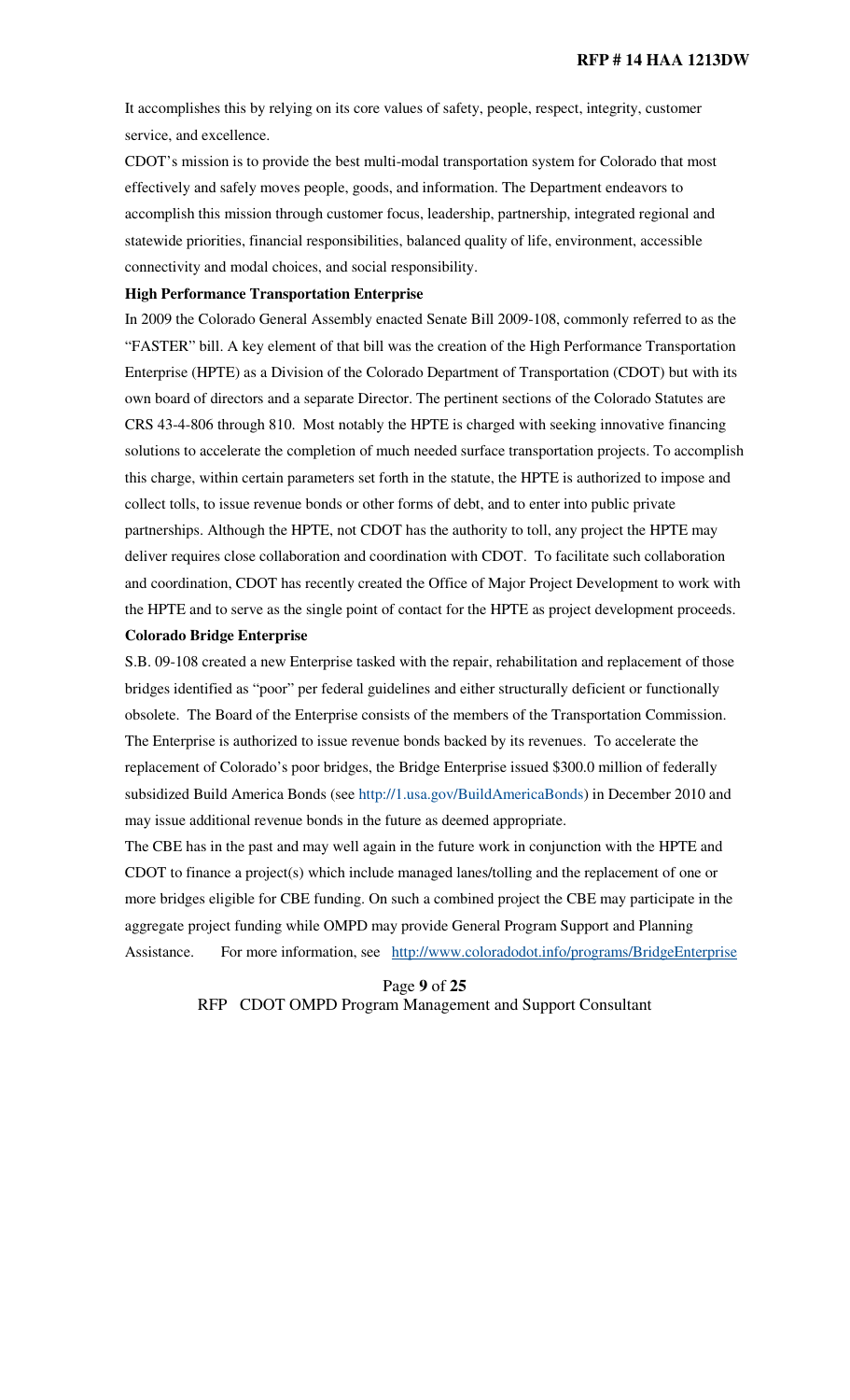#### **Statement of Work**

CDOT seeks to implement an innovative project delivery and/or finance program as expeditiously as possible. In accord with this intent, an aggressive implementation schedule, close coordination and expertise in program implementation of multiple projects across multiple corridors is required. This significant undertaking requires expert consultant assistance to serve as advisors, managers and extensions of CDOT technical and management staff. The goal is to leverage the use of the consultants working under this contract for programmatic support of all major project development activities and, as needed, to move specific projects from conception to procurement for construction. As the Department already has a number of major projects in varying degrees of development, the selected Consultant will have differing roles on a case by case basis in project development for those projects. This is discussed in more detail in a subsequent section of this solicitation. These services may include any and all activities related to the development, review and/or implementation of innovative projects and shall include, but is not limited to:

#### **I. General Support**

Upon request, the Consultant shall provide a wide range of administrative and technical support services associated with projects the OMPD will advance through the use of innovative project delivery or finance methods. These support activities may include, but are not limited to:

- Program/project management and oversight activities related to: Public-Private Partnership (P3) projects, design-build projects, construction manager / general contractor, concession projects, toll road projects, and other projects using innovative or alternative funding. The consultant may be responsible for the development and implementation of comprehensive program/project controls systems and reporting tools such as:
	- i. Master Program and Project Scheduling
	- ii. Program and Project Budgeting, Cost Controls
	- iii. Project Identification and Selection Analysis
	- iv. Project Selection
	- v. Quality Management Processes
		- 1. Database development and administration (if appropriate)
		- 2. Assessment/Audit process
	- vi. Document Control
	- vii. Staffing and Resourcing
	- viii. Risk Management

#### Page **10** of **25**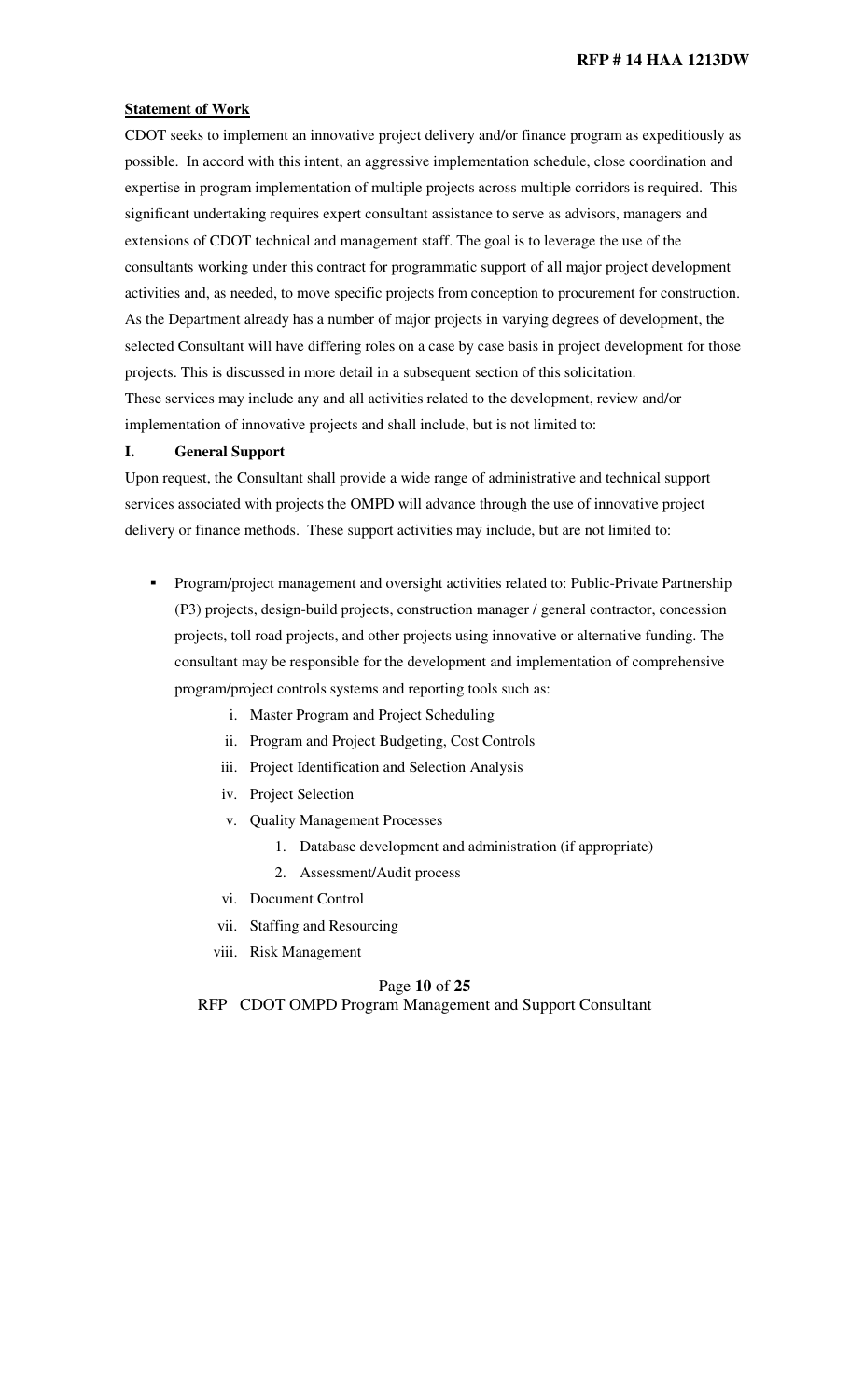- ix. Communications, Industry Based and Community Outreach
- x. Program and Project Management Control Systems or Tools
- xi. Education, Training and other support (as applicable)
- xii. Strategic planning
- Meeting (internal, external, stakeholder) attendance, presentations, exhibits and facilitation as necessary
- **Preparation and/or review of meeting agendas, materials, slides, exhibits, media, minutes, and** sign-in sheets
- **Preparation and/or review of project and program related letters, documents and** correspondence and/or other miscellaneous reports or applications
- **Preparation and/or review of program/project Document Control**
- **Preparation and/or review of program/project management systems.**
- **Preparation and/or review of program/project Quality Management Systems**
- **Preparation of monthly Task Order status reports and invoices for payment.**
- Track and assist with development of Task Order scoping activities
- **Preparation and/or review of Project Management Plans (PMP), Project Quality Management** Plans (QMP),Owner Verification Program, and Project Document Control Plans (DCP)
- **Provide CDOT, HPTE and CBE, with assistance as necessary in the development of** construction bulletin guidelines, General Guidelines, Policies
- **Provide CDOT, HPTE and CBE, with assistance as necessary in the development of** applicable Design Guidelines and Policies
- **Interagency and stakeholder coordination**
- Coordination and negotiation support with concessionaires, contractors, engineers, , materials testing entities and other relevant private sector partners instrumental in the successful delivery of projects as applicable
- Coordination with CDOT, HPTE, and CBE advisory teams
- Coordination with appropriate CDOT, HPTE, and CBE staff offices.
- Administration and support of CDOT, HPTE, and CBE obligations under project concession documents (Sub-Lease Agreement) and/or Pre-Development Agreements
- Assist with routine interagency and stakeholder communications and updates and support Government Relations Office activities in support of major projects as requested Monitor and report on the progress of the program

## Page **11** of **25**  RFP CDOT OMPD Program Management and Support Consultant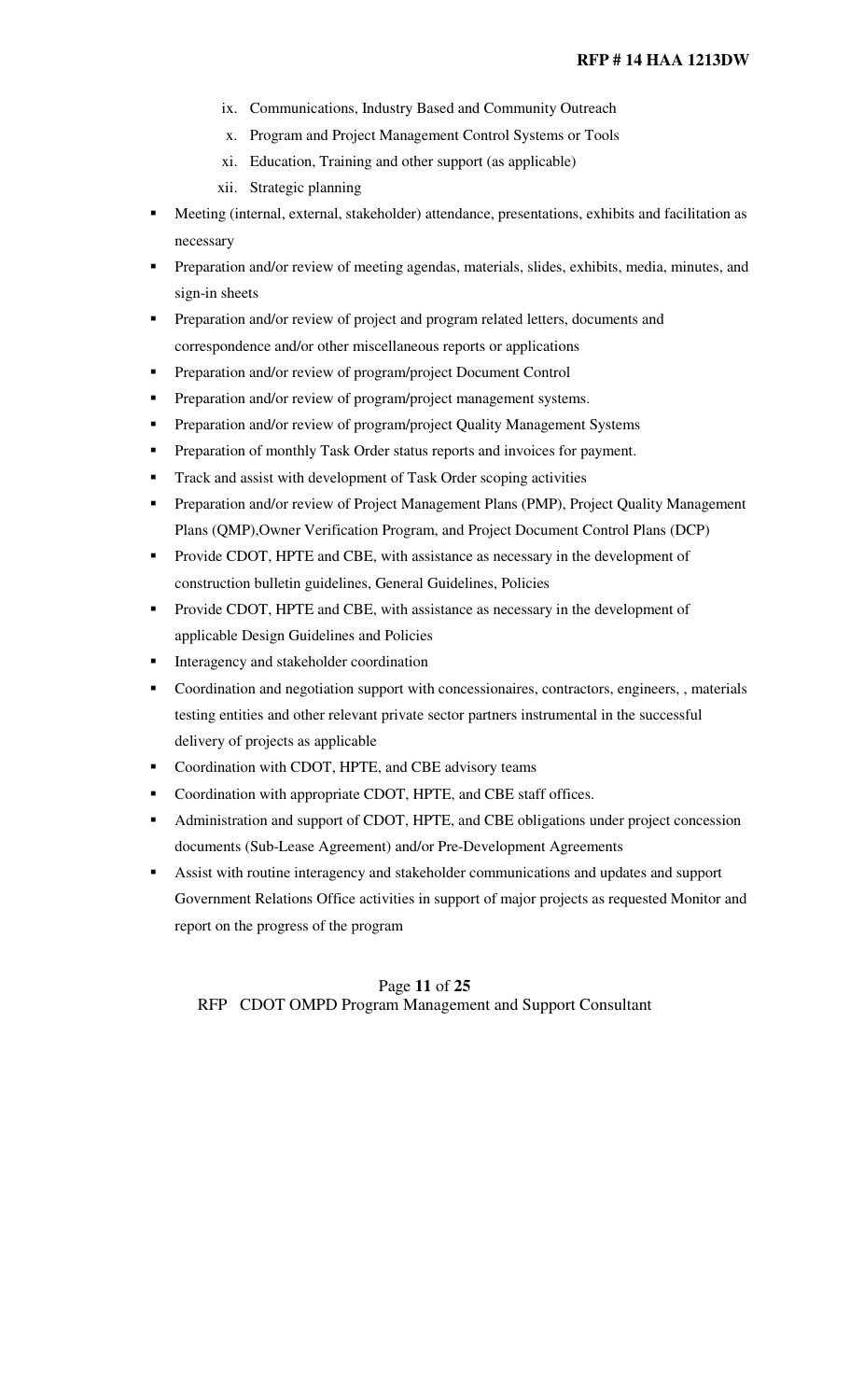## **II. Technical Services – Planning**

Upon request, the consultant shall support transportation planning services associated with projects implemented through the use of innovative project delivery or finance methods. These transportation planning-related activities may include, but are not limited to:

- State wide systems
- Urban area and regional transportation
- **Bus and Rail Transit**
- Aviation systems including master plans
- **Alternate system and corridor location**
- Assess impacts of Developments of Regional Impact (DRI)
- **Major Investment Studies**
- **Feasibility studies including, but not limited to, revenue calculations and capital cost** estimates
- Studies related to various types and configurations of Tolled Lanes
- **Technical Engineering input and support to Tolled Facilities**
- Access control studies
- Vehicle eligibility studies (occupancy, vehicle type)
- Planning activities associated with the CDOT's design-build program and individual designbuild projects
- **Planning activities necessary to screen and validate candidate projects in the Unsolicited P3** submittals
- Planning associated with truck, rail, air and other freight and commodity movement
- Planning studies and technical support related to any social infrastructure initiatives in which the CDOT, HPTE and CBE, are involved
- Assess and plan additional innovative transportation infrastructure  $&$  technologies
- **Provide review and editing of any documents that will be published or made available to the** public by a technical writer.

#### **III. NEPA Studies and Activities**

Upon request, the consultant shall provide environmental services associated with projects implemented through the use of innovative project delivery or finance methods. These environmental-related activities may include, but are not limited to:

> Page **12** of **25**  RFP CDOT OMPD Program Management and Support Consultant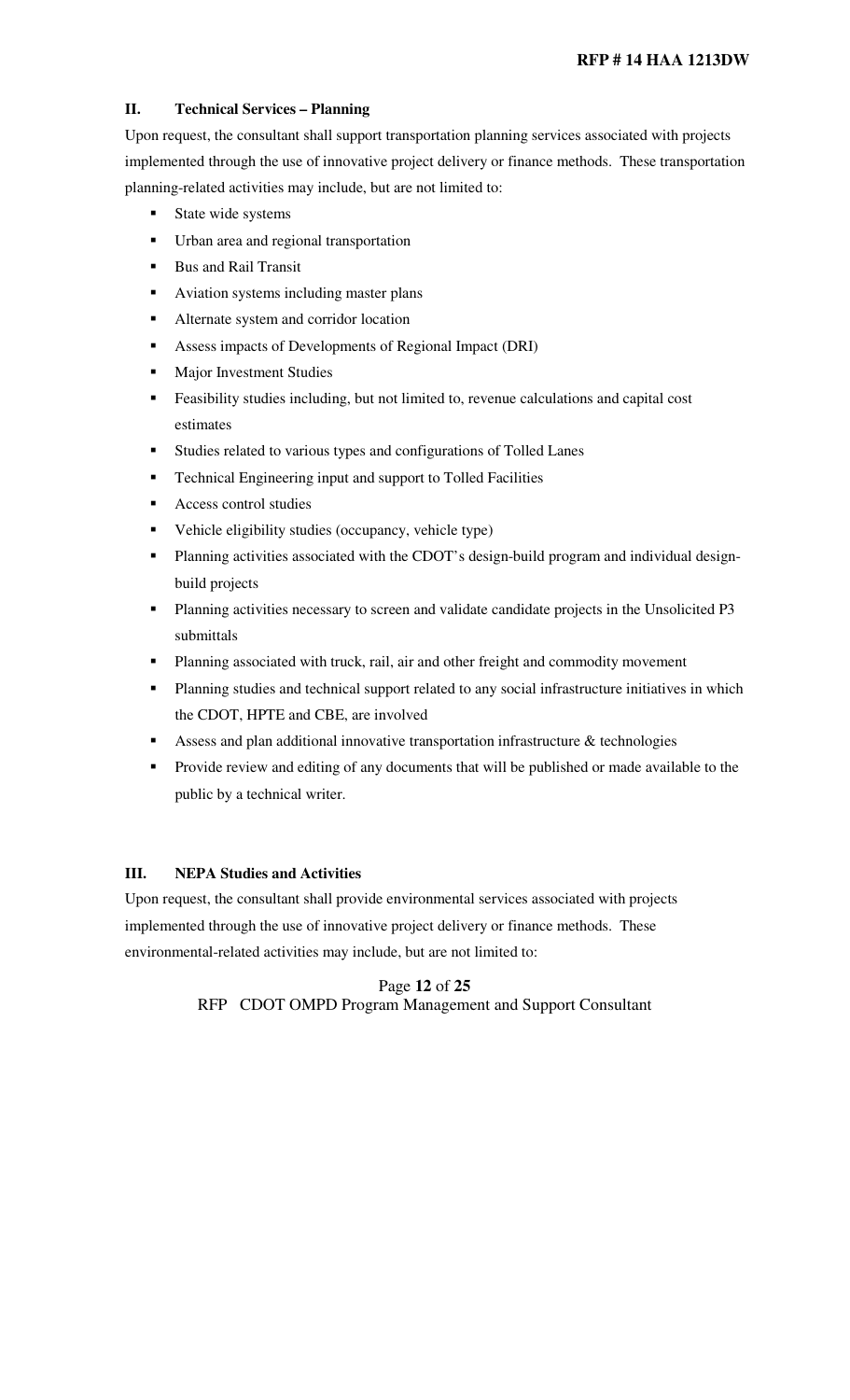- **Technical services related to the National Environmental Policy Act (NEPA) purpose and** need development, alternatives development and screening.
- Environmental studies, documentation preparation and reviews
- Preparation and/or review of environmental resource documentation and studies including: cultural, air, noise, wildlife and habitat, threatened and endangered species, wetlands, water, noxious weeds, aesthetics, socio-economic, land-use, climate change, parks and recreation, Section4(f), Section 6(f), hazardous materials environmental justice, energy, climate change, paleontological, ROW, protected farmland and Wild and Scenic Rivers resources.
- **Public involvement participation and support documentation, activities and deliverables**
- Preparation and/or review of attitude, opinion and community value studies including support related to environmental justice issues as well as assistance in preparing materials for specialized outreach to low-income, minority and non-English speaking people.
- Public information support, broadcast media, website design creation and support, computerbased models, renderings, drive-thru simulations, press releases, toll education associated with a particular project's planning and environmental development phases
- Preparation and/or review of context sensitive design materials
- **Environmental policy, legal sufficiency, and strategy**
- Support of re-evaluations, legal challenges, and assistance with the implementation of any environmental commitments within approved documents

#### **IV. Traffic Related Services**

Upon request provide traffic related services either on a standalone basis to support traffic modeling efforts associated with an environmental clearance effort, or to provide inputs for a Traffic and Revenue Study performed by a Traffic and Revenue consultant separately engaged by the Department. These traffic-related activities may pertain to any type of facility and/or vehicle and may include, but are not limited to:

- **Traffic data gathering**
- Origin and destination (O/D) studies
- **Stated preference studies**
- **Travel demand modeling and traffic forecasts**
- System level models and simulations
- **Traffic operations studies including micro-simulations**
- Traffic safety reports and assessments

Page **13** of **25**  RFP CDOT OMPD Program Management and Support Consultant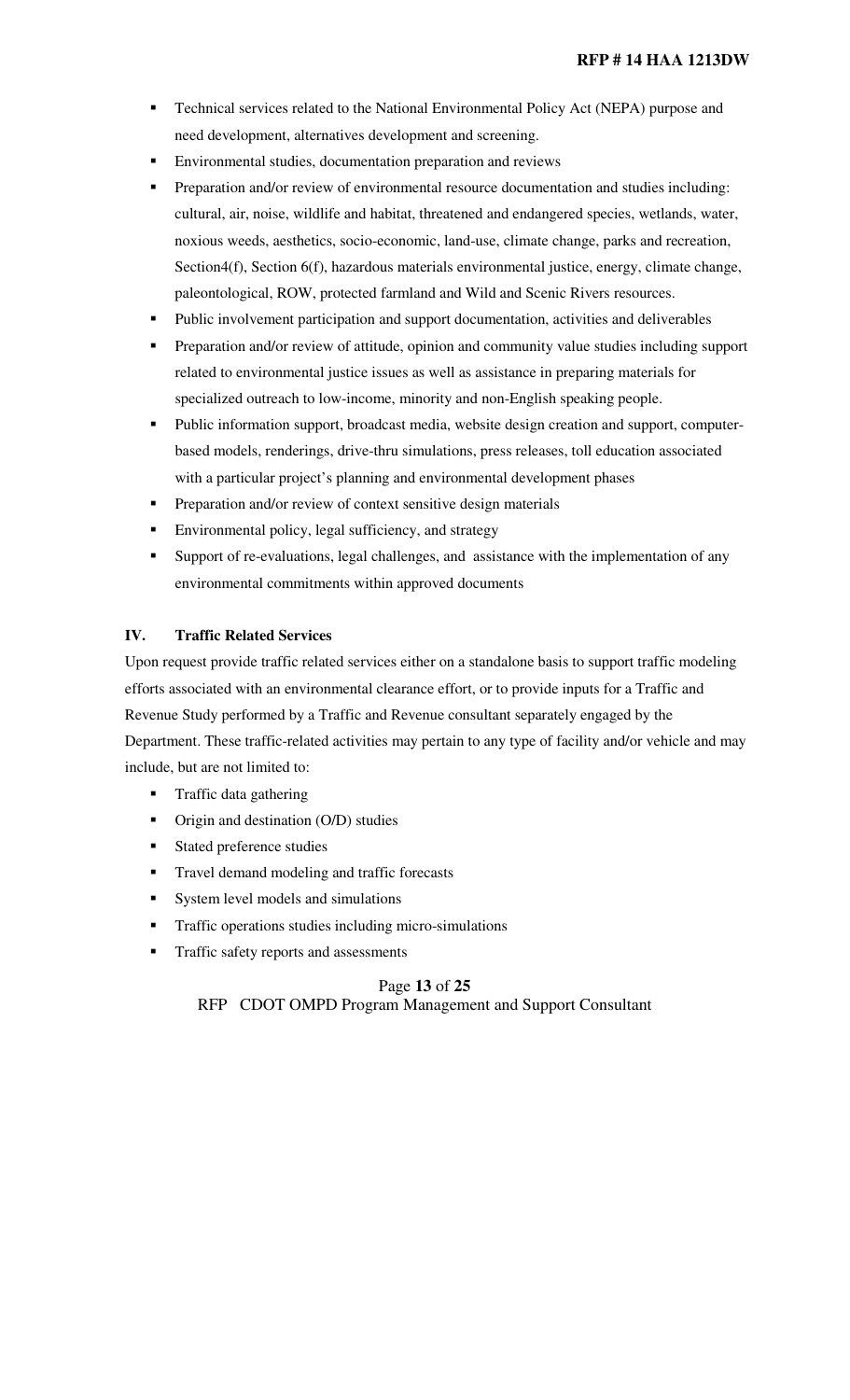- **Traffic operations design**
- **Interchange Justification Reports (IJR), Interstate Access Requests (IAR), CDOT's** interchange approval Process (PD 1601) and Interchange Modification Reports (IMR)
- Miscellaneous traffic reports
- **Traffic control systems, analysis, design, and implementation**

#### **V. Technical Services – Studies & Design**

Upon request, the consultant shall provide technical design services associated with projects implemented through the use of innovative project delivery or finance methods. These transportation design-related activities may include, but are not limited to:

- Plan and other deliverable reviews
- **Preparation of preliminary design concepts and concept-level construction phasing including** the preparation of preliminary-level costing estimates as necessary to facilitate procurement and/or negotiations
- **Technical reports, studies and plan preparation including technical requirements,** specifications
- **value engineering activities**
- **Pavement Design, Pavement Life Cycle Analyses, etc.**
- **Project cost estimates including construction, design, right-of-way, utilities, and** contingencies
- Integrated cost and schedule risk analysis with resource loaded schedules
- Support of CDOT, HPTE and CBE in FWHA cost estimate, or value engineering workshops
- Preliminary design of roadways and structural components of those roadways including rural, urban, commercial, industrial, residential, multi-lane, urban expressway, interstate, limited access facilities, and managed lane systems.
- Preliminary mass transit studies related to feasibility, technical studies, controls, communications and information systems, and ridership, cost/benefit studies, headways, operations, etc.
- Preliminary design of transit-related infrastructure including, but not limited to: Bus Rapid Transit, Light rail, Heavy Rail, Commuter Rail, intermodal facilities, trolleys, station designs, platforms, maintenance yards, etc.

## Page **14** of **25**  RFP CDOT OMPD Program Management and Support Consultant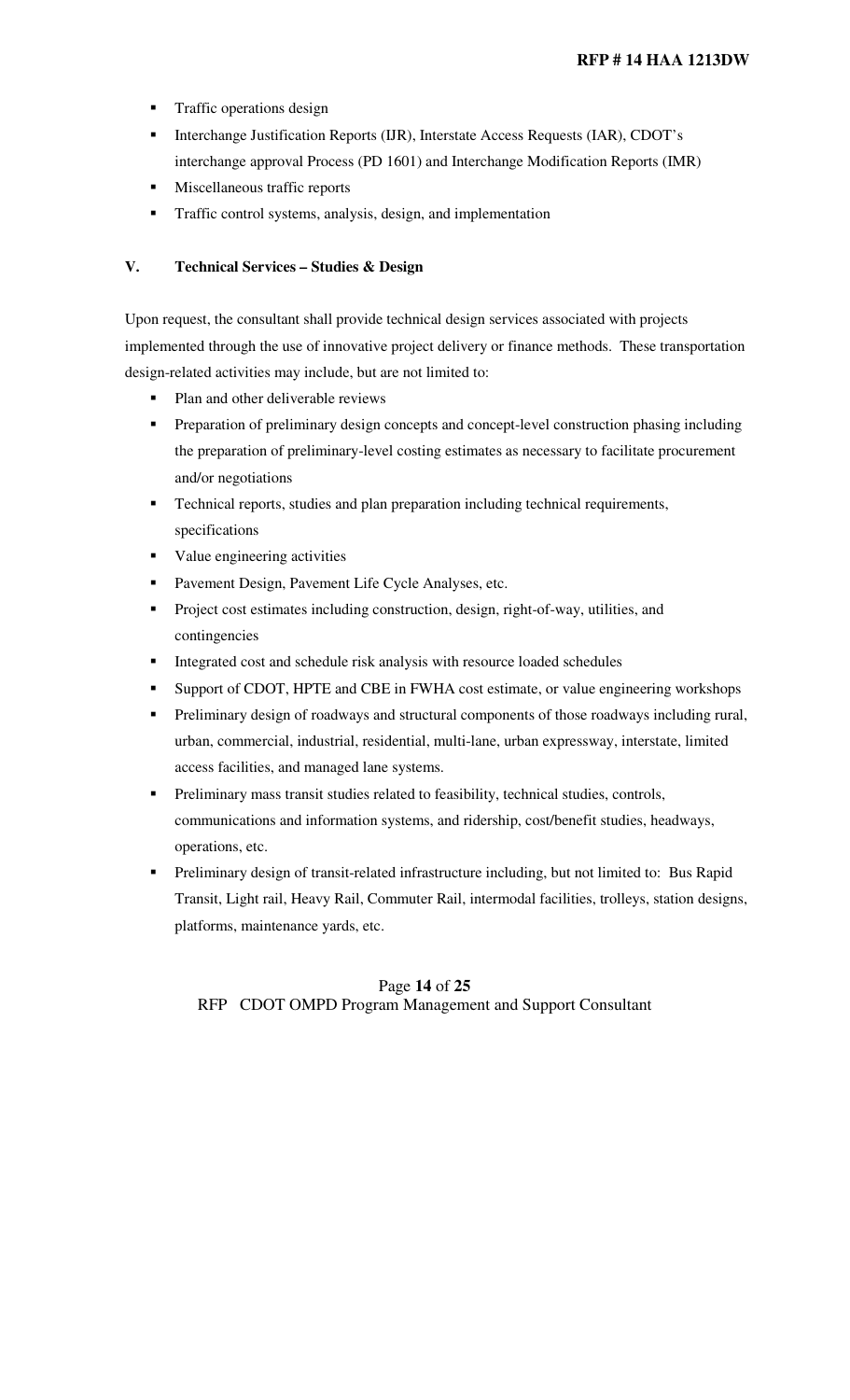#### **RFP # 14 HAA 1213DW**

- Architecture, landscape architecture, and architectural engineering associated with transportation facilities including highways, rest areas, welcome centers, truck facilities, mass transit stations, ports, airports or any other structure included by the CDOT, HPTE and CBE, in a P3, design-build, or construction manager / general contractor project
- Hydraulic and hydrologic studies related to highway, aviation, transit or waterway design
- **Example 1** Erosion and Sedimentation control activities
- Flood Plane management activities
- Facilities for bicycles and pedestrians
- **ITS** technical support for plan development and deployment
- Traffic management, construction staging, maintenance of traffic support
- **Review and processing of Alternative Technical Concepts (ATC) during proposal**
- Review and processing of Design Exception and/or Design Variance requests
- **Develop mitigation strategies for proposed Design Exception and/or Design Variance** requests
- **•** Operations and Maintenance (O&M) Lifecycle Rehabilitation budget and scope forecasting
- Right-of-Way appraisal, acquisition and relocation support
- Utility relocation support including railroad and utility providers
- Railroad coordination support to CDOT in processing any Public Utilities Commission Applications, Construction and Maintenance Agreements, and facilitate plan reviews with the Railroad.
- Highway lighting
- Conceptual layouts and preliminary engineering as required within a transportation corridor.
- Survey and database related activities including: land surveying, engineering surveying, geodetic surveying, aerial photography, aerial photogrammetry, topographic remote sensing, cartography and subsurface utility engineering
- Geotechnical related studies including: soil surveys, geological and geophysical studies, bridge foundations studies, existing pavement evaluations, hydraulic and hydrologic studies related to soils and foundations, materials testing, hazardous waste site assessment studies
- **•** Development of applications to USDOT on behalf of the projects and the development of any relevant data necessary to support such applications including if required, the major project management plan

Page **15** of **25**  RFP CDOT OMPD Program Management and Support Consultant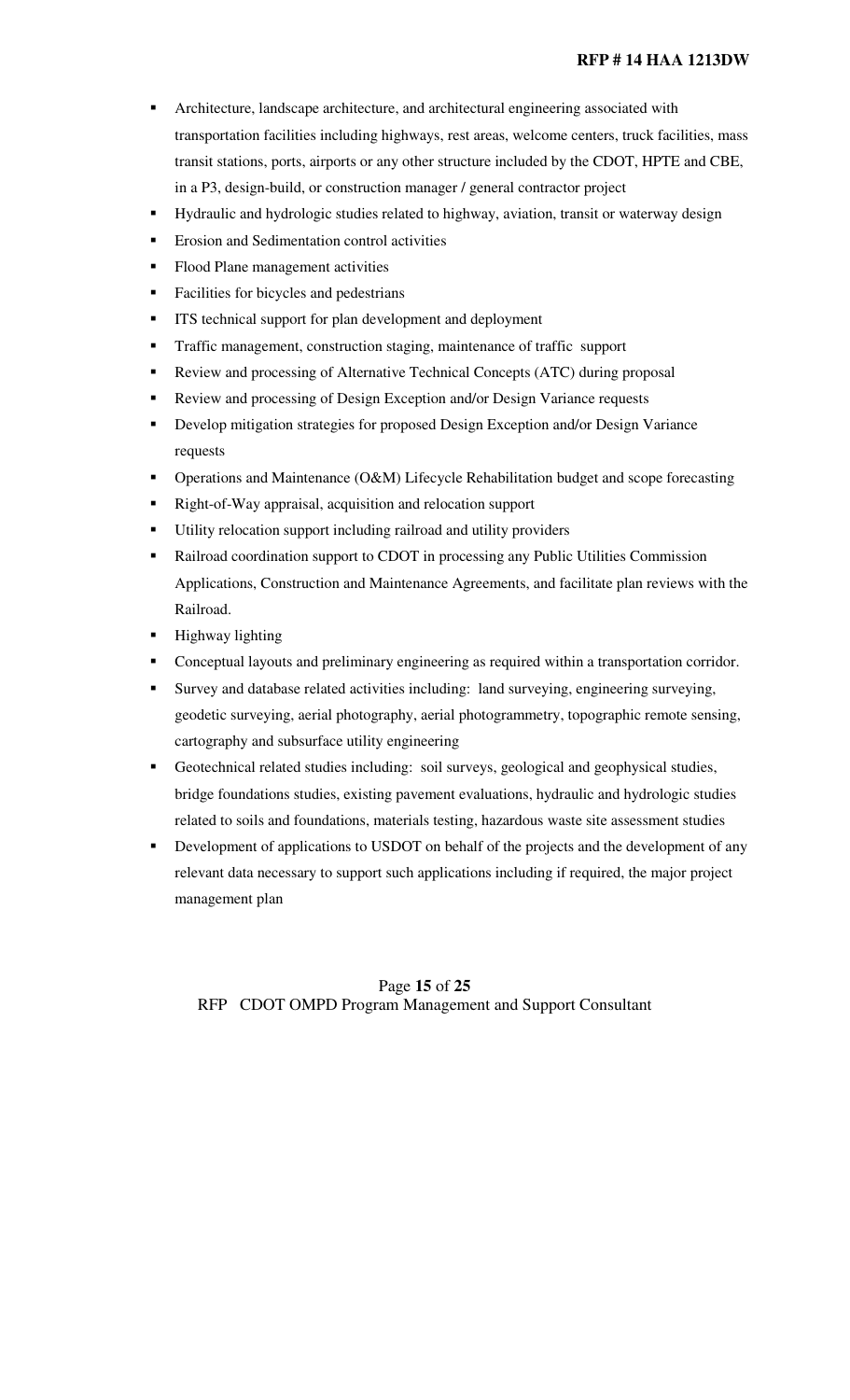## **VI. Negotiations and Procurement Support**

Upon request, the consultant may assist in negotiations and procurement support associated with projects being implemented through the use of innovative project delivery or finance methods. These negotiation-related activities may include, but are not limited to:

- Support in the development and review of P3/DB or related Request for Qualifications (RFQ), RFQ Evaluation procedures, Request for Proposals (RFP's),Instruction to Proposers, addendum and/or any procurement documentation including technical schedules
- Coordination with CDOT, HPTE and CBE Divisions, Offices, other stakeholders, advisors as necessary to include assistance in the development and prioritization of possible Alternative Configuration Concepts (ACC), and or Additional Requested Elements (AREs) when and if ACC's/ARE's are incorporated within the solicitation.
- Negotiations pertaining to Solicited and Competing P3 developers
- Discussions related to management, technical, design, planning, legal, financial, construction, operations, maintenance, public involvement, risk, insurance, warrantees, contractual terms or any other contractual aspects
- Preparation, review and/or validation of independent cost estimates
- **Participation in "open-book" negotiations with developer during P3 negotiations in order to** verify quantities, unit prices, margins, and actual developer costs
- Assist the CDOT, HPTE and CBE, in negotiations with developer to establish design fees associated with the Development Phase Service Orders and the design fee associated with the P3 design-build contract
- Administration and technical support of an Alternative Configuration Concept (ACC) and or an Alternative Technical Concept (ATC) process
- **Participation in meetings with prospective proposers**
- **Provide CDOT, HPTE, and CBE, with technical, management, policy, procurement and** strategic advisory services
- **Finalize RFP documents and subsequent addendum**
- Provide support in development of an Instruction to proposers and RFP evaluation procedure.
- **Provide support in the review and evaluation of RFP Submissions, proposals and other** prospective bidder information
- **Provide support in development of a Statement of Qualification evaluation procedure.**
- Provide support in the review and evaluation of SOQ's, proposals and other prospective bidder information

#### Page **16** of **25**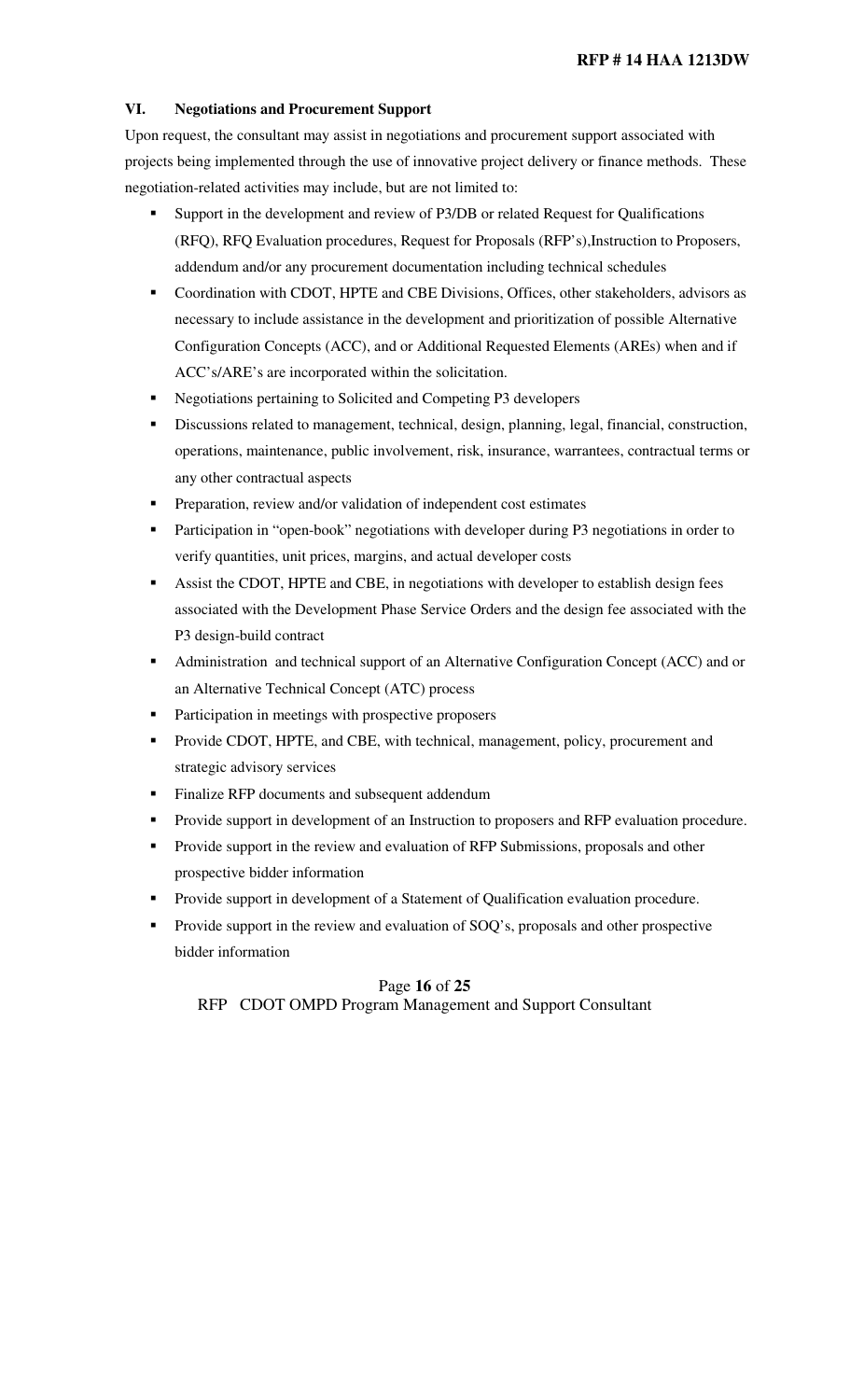- Review and evaluation of SOQ's, proposals and other prospective bidder information
- **Participate in any Best and Final Offer (BAFO) discussions or negotiations.**
- Coordinate with CDOT, HPTE and CBE, owner advisors and other stakeholders as necessary

#### **VII. Developer/Contractor Oversight**

Upon request, the Consultant shall provide limited developer/contractor oversight services associated with projects being implemented through the use of innovative project delivery or finance methods. These oversight activities are generally but not exclusively outside of the actual construction project. They include but are not limited to:

- Review and/or approve developer P3 submittals
- Review and/or approve design-build submittals
- Attend meetings
- **Prepare and/or Review project control procedures**
- Oversee and monitor developer progress during all phases of P3 projects including the development, construction and operations/maintenance/collections phases
- **Monitor/oversee all aspects of developer/contractor progress, assist in development of** management reports and recommendations to CDOT, HPTE and CBE, as warranted

#### **VIII. Innovative Project Finance**

Upon request, the consultant shall provide limited financial-related services associated with projects implemented through the use of innovative project delivery or finance methods. These financialrelated activities may include, but are not limited to:

- Assist the CDOT, HPTE and CBE, in the development and/or review of project and corridor cost estimates including project development, construction, lifecycle maintenance, and routine operations and maintenance costs
- Assist the CDOT, HPTE and BE, in developing priority analysis for current and potential major projects as a part of OMPD programmatic support
- Assist with technical/cost and phasing inputs for a major project financial plan or plan supplement

#### **IX. Construction Services**

Upon request, the Consultant shall provide the OMPD with assistance in the oversight of construction-related activities associated with projects implemented through the use of innovative project delivery or finance methods.

> Page **17** of **25**  RFP CDOT OMPD Program Management and Support Consultant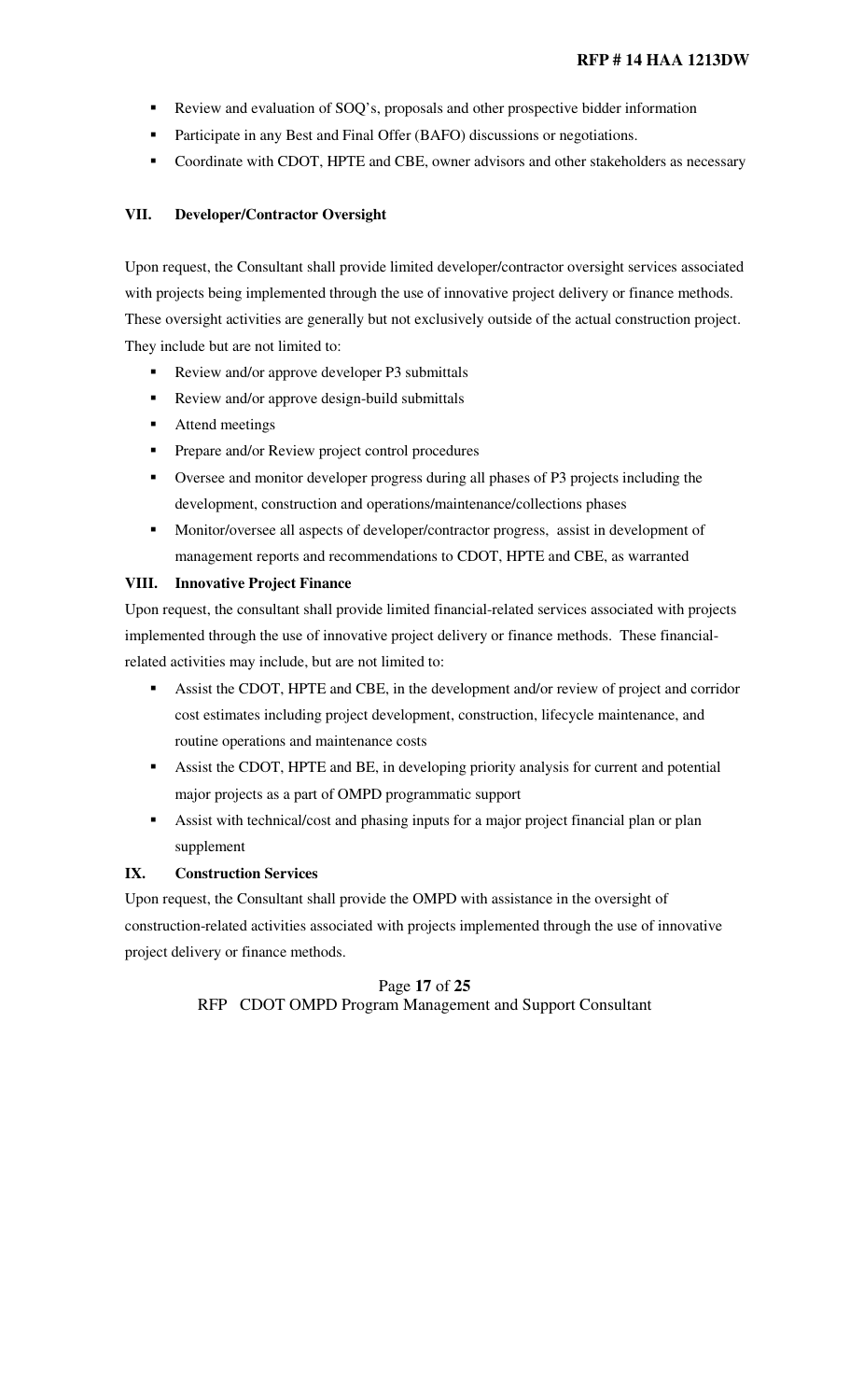#### **RFP # 14 HAA 1213DW**

On a programmatic basis, the consultant is expected to support the OMPD in the development of standardized construction management tools specific to the monitoring, management, and reporting of projects delivered through the use of innovative project delivery techniques for use by the Regions. These construction-related activities may include, but are not limited to:

- **Preparation, maintenance and review of Critical Path Method (CPM) schedules**
- Oversight of environmental monitoring and administration of environmental commitments
- Review of Design submittals
- Cost estimating and evaluation of Change orders.
- Progress reporting
- Oversee and administer Assessment/Audit program
- Support processes pertaining to warrantees, guarantees, claims, liquidated damages, incentive/disincentive clauses, road-user cost calculations, project punch list, arbitration, litigation

### **X. Early ROW Acquisition Support**

Under direction of a CDOT Right of Way (ROW) Manager provide early ROW acquisition support prior to the commencement of construction. Those providing such support will be fully knowledgeable of CDOT procedures. These early ROW acquisition activities may include, but not limited to:

- Developing strategies, schedules and budgets for all ROW acquisition and relocation (both early acquisition and later acquisition of all remaining parcels needed for construction), implementing acquisition and relocation plans, solving problems as they arise, modifying the plan and estimate as needed and tracking performance.
- Coordinating with the NEPA clearance and design team(s) on ROW impacts analysis and mitigation and public relations
- **ROW** services including of survey, ownership mapping, development of ROW plans for partial acquisitions, appraisal/appraisal
- Access to a pool of CDOT approved appraisers who can prepare the highest quality appraisals on a timely basis.
- Support CDOT staff with the acquisition, negotiation and relocation of parcels
- Maintain a ROW tracking system that meets the needs of CDOT for monitoring the status of the ROW acquisitions throughout the process.

## Page **18** of **25**  RFP CDOT OMPD Program Management and Support Consultant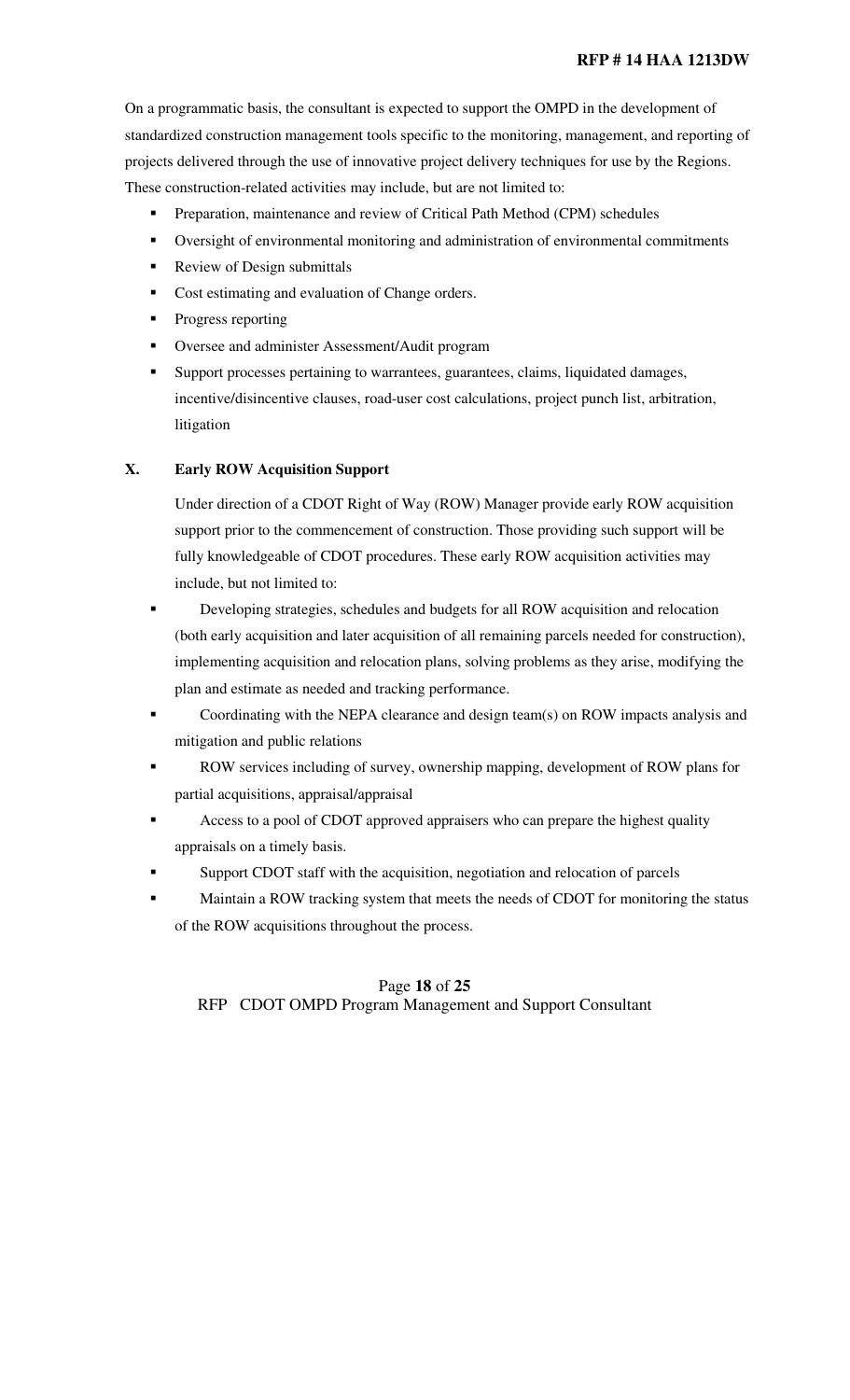- **Prepare separate Categorical Exclusion documentation for each residential or commercial** property taking.
- Provide access to hazardous material inspectors and testers CDOT Staff Property Management will manage these inspectors and testers.
- Support local agency effort with the acquisition, negotiation and relocation

## **XI. Operations and Maintenance Phase Services**

Upon request, the Consultant shall provide operations and maintenance (O&M)-over sight and monitoring related activities associated with projects implemented through the use of innovative project delivery or finance methods.

Typically these tasks are associated with ensuring the O&M, both routine and lifecycle are executed in accordance with debt indentures or concession contracts. These O&M-related activities may include, but are not limited to:

- Testing and Monitoring of toll systems on the roadway and if necessary
- **Prepare and/or Review Business Rules**
- **Prepare and/or Review Business Policies**
- **Asset management oversight duties**
- Oversight of regular, routine and renewal maintenance activities
- **Concession compliance oversight**
- Progress reporting
- **Testing, technical services, management and coordination**
- Oversee and administer non-compliance point program
- Support processes pertaining to warrantees, guarantees, change orders, claims, liquidated damages, incentive/disincentive clauses, road-user cost calculations, arbitration, and litigation

#### **XII. Miscellaneous Services**

Upon request, the Consultant shall provide any miscellaneous and necessary technical or program/project management services related to the major project development program or for the advancement of a specific major project sponsored by the OMPD implemented through the use of innovative project delivery or finance methods.

## Page **19** of **25**  RFP CDOT OMPD Program Management and Support Consultant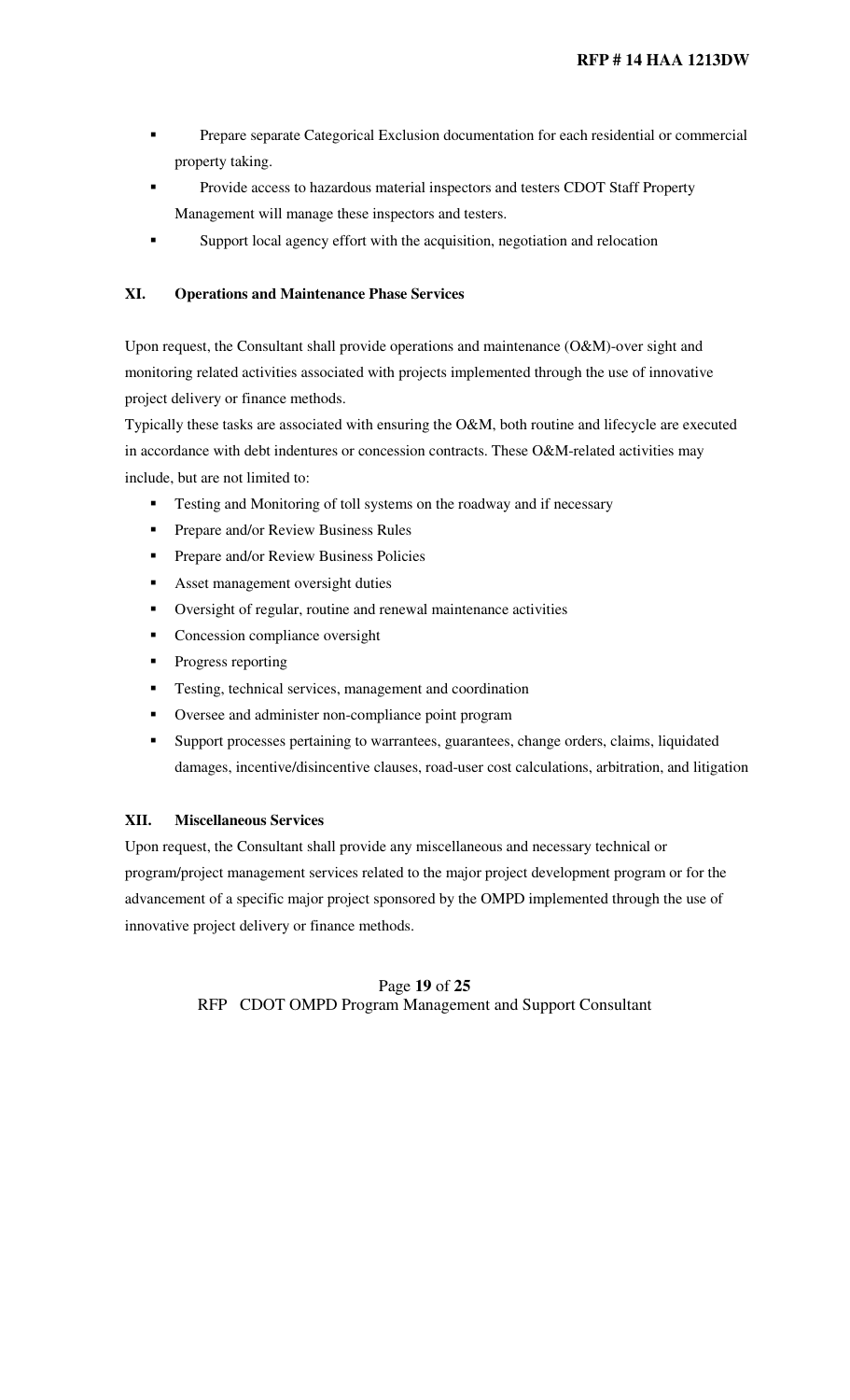**RFP # 14 HAA 1213DW**

#### **XIII. Conflicts of Interest:**

OMPD recognizes there are active corridors that have procured engineering consulting services as part of the pre-construction development phase. OMPD also recognizes that some of these firms may have an interest in submitting a proposal for consideration for this OMPD solicitation.

It is OMPD's position that any consultant firm, or its affiliate, that developed the scope of services, the Request for Proposal, or other solicitation documents for a particular project phase or otherwise assisted in the selection process, or has had access to information for a solicitation that is not available to all bidders **is ineligible** to compete for that phase of the project for which they developed the documents.

Therefore as the purpose of this solicitation is to provide General Program Support and Planning Assistance for CDOT Innovative Project Delivery on a statewide basis; the successful proposer **is ineligible** to compete for any phases of projects for which they have had reviewed, managed, or developed selection recommendations for CDOT / OMPD / HPTE or CBE.

The selected consultant for OMPD General Program Support and Planning Assistance for CDOT Innovative Project Delivery **is ineligible** to participate as a member of the construction team for a CDOT / OMPD concessionaire project as they will have played a role in the Concessionaire selection process.

OMPD is procuring general tolling advisory services through a separate solicitation; there is not a conflict for a single firm to bid on both tolling services and engineering services. The solicitations, services and Statement of Work are distinct and separate with no involvement of either firm in the selection for the other work. Therefore OMPD is not precluded from selecting the same firm to provide both sets of services.

#### **SECTION 3 INFORMATION REQUIRED FROM PROPOSERS GENERAL OFFEROR RESPONSE WORK PLAN FORMAT/ SUBMISSION GUIDELINES**

### **3.0 GENERAL SUBMISSION GUIDELINES**

A proposal is a responsive, conforming, unconditional, complete, legible and properly executed offer from a qualified, responsible party interested in providing the services called for and solicited by this RFP. It shall be the sole responsibility of the Proposer to ensure that the proposal is in the proper form and in CDOT's possession at the designated location before the scheduled time on the due date of receipt. Proposals will not be returned unless the RFP solicitation is cancelled prior to the submittal due date, in which case such proposals will be returned unopened, or opened for identification purposes only. Any proposal received after the submittal due date and time will be returned unopened or opened for identification purposes only.

> Page **20** of **25**  RFP CDOT OMPD Program Management and Support Consultant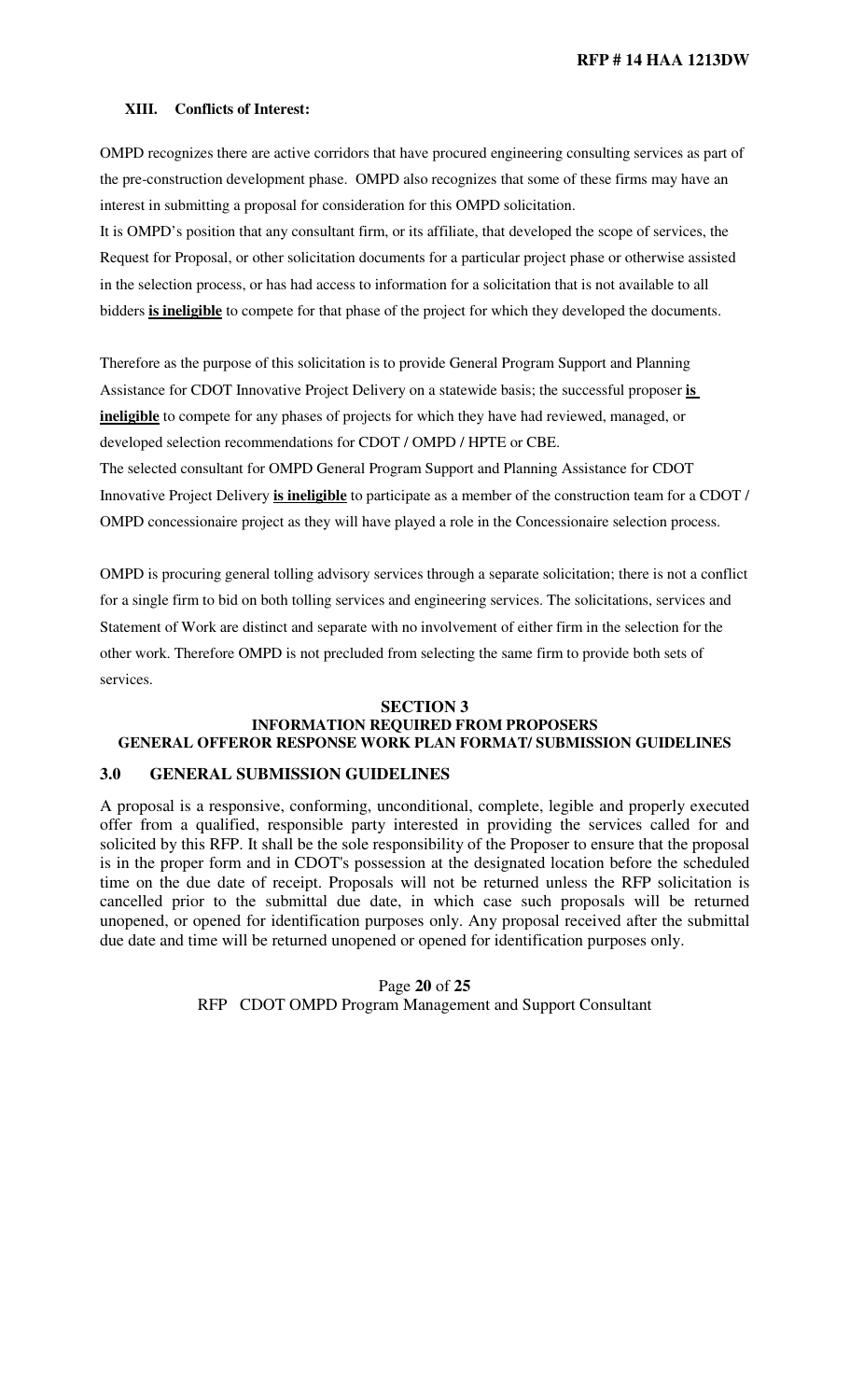## **3.1 PROPOSAL REQUIREMENTS**

Proposals shall provide the information required in an organized manner must provide details of how the Proposer anticipates providing the services required. Proposals must detail the Proposer's understanding of, and approach to each element of the Scope of Work to be accomplished, identification of any work anticipated to be performed by subcontractors. The Proposer should demonstrate an understanding of the OMPD's needs and objectives.

The Qualification phase of this procurement evaluated the Proposer qualifications and experience and the qualifications and experience of the Core staff. These issues should not be highlighted further. The proposal should be organized and address the issues as noted below:

- Overall management approach and philosophy
	- o Program management approach
	- o OMPD Consultant PM organization chart
	- o Mobilization plan
	- o Proposed support services approach and criteria
	- o Approach to Budget / Financial Innovation
	- o Project Delivery Innovation and value added
- Task I *Review & Assess the 2014+ OMPD Program*
	- o Approach to coordination with Regions
	- o Regional Work-Plan and schedule
- Task II *Review & Assess the 2014+ OMPD Coordination with Region & HQ* 
	- o Approach to coordinate work with Regions and Headquarters staff
		- o Proposals for efficient and cost effective delivery
		- o Approach to refining existing processes and procedures
		- o Work-Plan and schedule
- Task III *Development of the 2014+ OMPD Individual Project and Financial Plan*
	- o Approach to work with Regions and Headquarters staff
	- o Proposals for efficient and cost effective Program delivery
	- o Proposed approach to evaluating support services role
	- o Approach to refining existing processes and procedures
	- o PMP Work-Plan and schedule

## **3.2 ADMINISTRATIVE INFORMATION**

Proposal must include a brief statement of the Proposer's understanding and compliance with the Administrative terms and conditions set forth in Section 1 of this RFP.

## **3.3 CONFLICT IDENTIFICATION**

Proposals must identify all current and former contract activity with any existing State agency or transportation authority, reasonably related to the work described in this RFP. Indicate when involvement occurred and length such involvement, the specific type of activity with identified agency and/or transportation authority, and indicate the extent of involvement with such entities.

#### Page **21** of **25**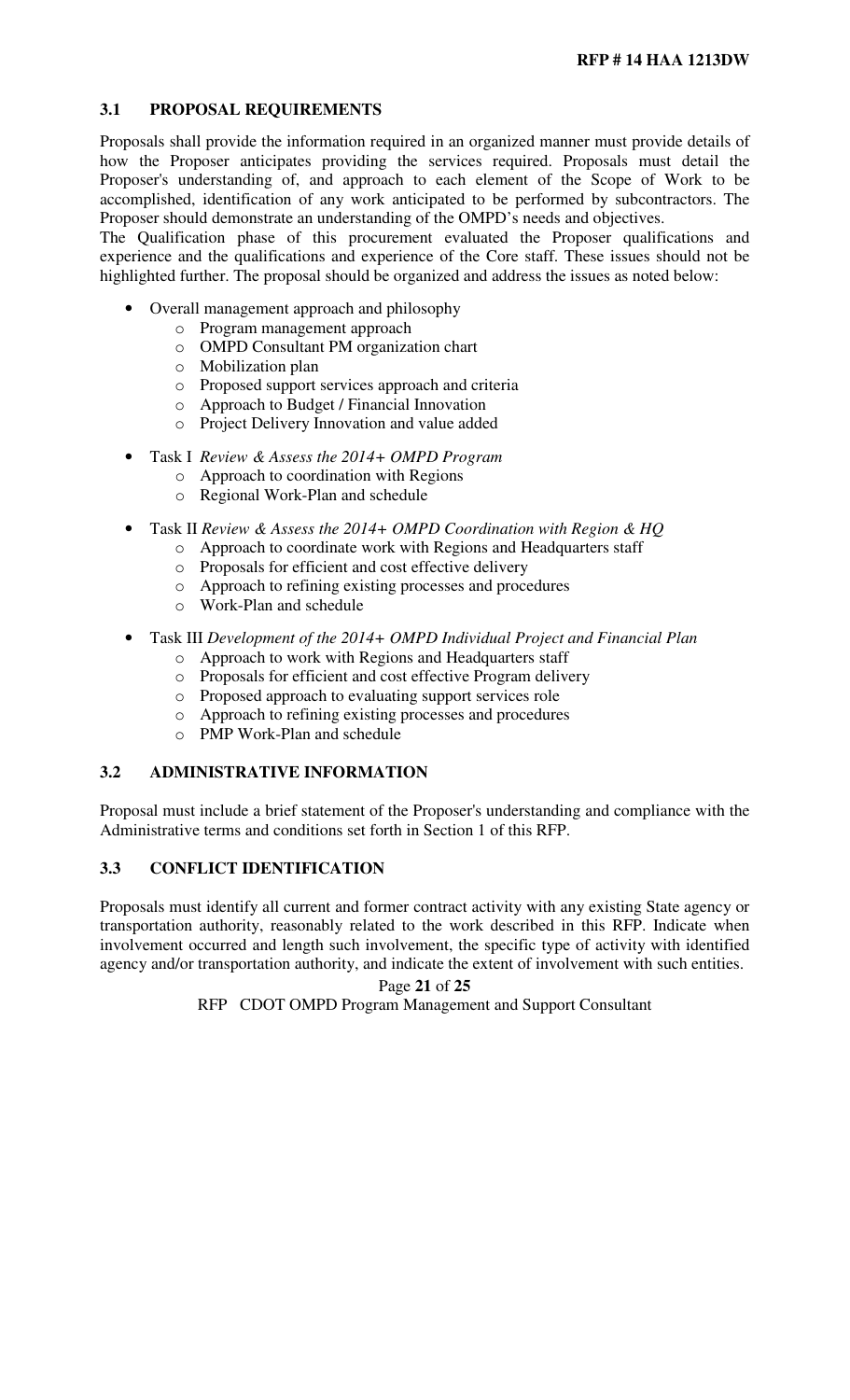## **3.4 UNDERUTILIZED DISADVANTAGED BUSINESS (UBDE) PARTICIPATION**

UBDE factors will be scored separately by CDOT's EEO Office. For each UDBE you are using to meet the project's UDBE goal, include as an Appendix (not included in the page count) the following:

- Appropriate CDOT DBE commitment form:
	- Certificate of Proposed DBE participation for Project Specific (PS) Consultant Contracts (Form 1331)
	- DBE Bid Conditions Assurance for Non-Project Specific (NPS) Consultant Contracts (Form 1330)
	- A letter of acceptance from each DBE listed on the Form 1330 or 1331.
	- A copy of each DBE's certificate or a letter of certification from the Colorado Department of Transportation's Certification Office or from the City of Denver's Certification Office.

Also provide:

- The items of work committed to each UDBE
- The percentage of the project your firm is committing to each UDBE
- Your firm's total percentage commitment to UDBEs
- Which, if any, of the UDBE Firms have received fewer than 5 CDOT contracts and subcontracts in the past 3 years

The document entitled "UDBE Definitions and Requirements" describes the UDBE commitment and other requirements associated with the consultant's UDBE participation. Consultants are expected to commit "meaningful work" to UDBE sub-consultants.

## **3.5 EMERGING SMALL BUSINESS (ESB) PARTICIPATION**

Include "letters of acceptance" from ESB firms and a copy of their notice of eligibility from CDOT in an Appendix (not included in the page count). If their notice of eligibility is **not** included, their ESB participation **may not** be included in your score.

Provide:

- The items of work committed to each ESB
- The percentage of the project your firm is committing to each ESB
- Your firm's total percentage commitment to ESBs
- Which, if any, of the ESB firms have never had CDOT contracts.

Consultants are expected to commit "meaningful work" to ESB sub-consultants.

## **3.6 UBDE Goal**

The UDBE goal for this project is **12% Twelve Percent.**

CCOT has determined the contract goal for UDBE participation in this contract will be met with certified DBE's who have been determined to be underutilized on professional services contracts. At this time, *all DBE's including ESBs* will be considered to be UDBE's.

Page **22** of **25**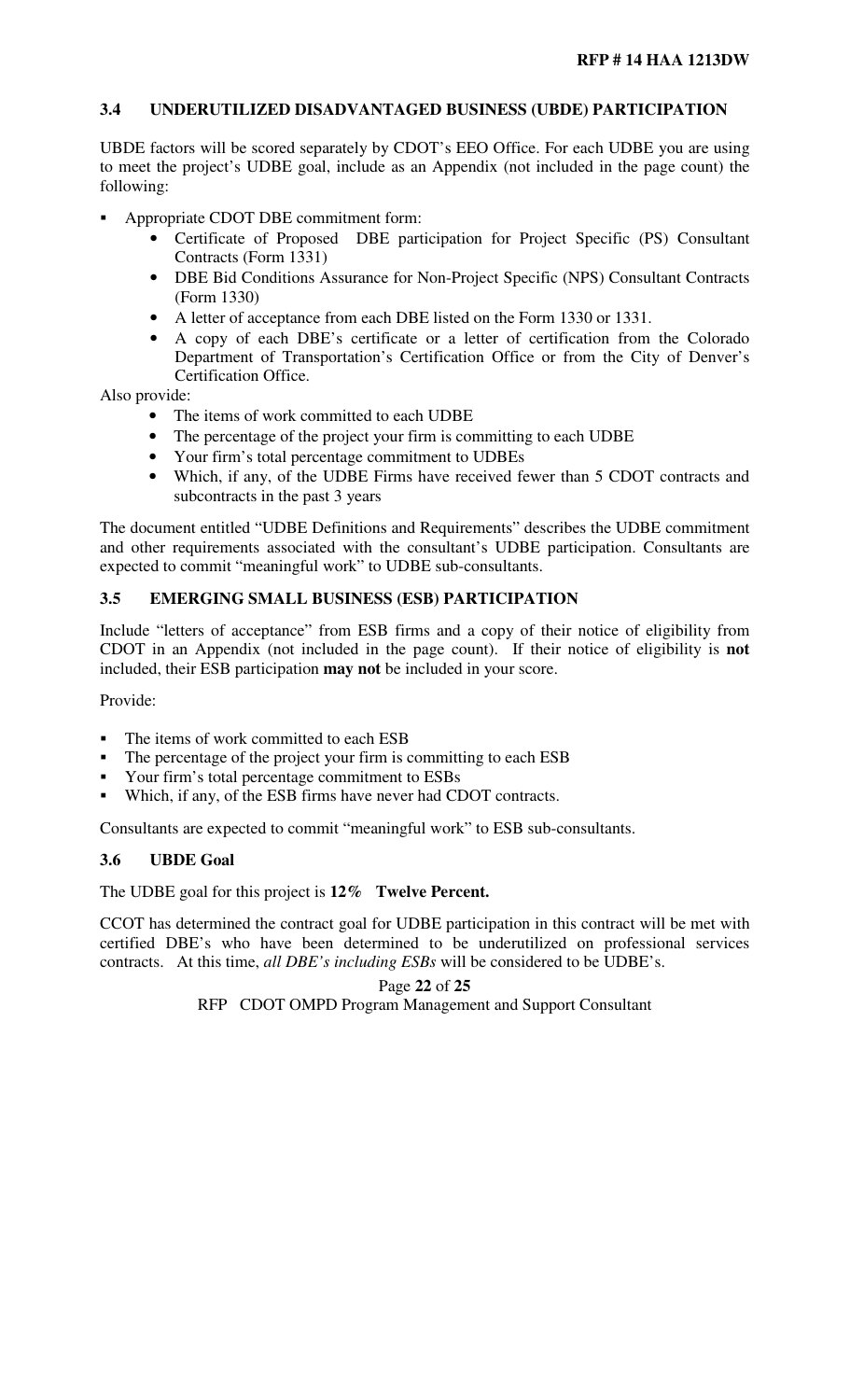#### **SECTION 4 EVALUATION CRITERIA**

#### **4.1 AWARD OF CONTRACT**

CDOT intends to short-list up to three 3 Proposing Firms from an evaluation meeting based on responses to the RFP. The 3 top ranked and scored Proposers will be invited to an Interview Phase for oral presentation and participation in a question and answer session conducted by the evaluation committee.

This section outlines the specific evaluation criteria to be used by the evaluation committee in the review and selection of submitted proposals. At the conclusion of the evaluation, there will be an oral presentation by each Proposer. The interview of those proposals will be held at CDOT Headquarters.

Based on final review and discussion of the proposals, and interview evaluations, the evaluation committee will recommend a Proposer to enter into contract negotiations with the State.

Upon review and approval by the CDOT Chief Engineer of the evaluation committee's recommendation for award, the CDOT Agreements Office will issue a "Notice of Award" letter to the apparent successful Proposer. It is the intent of CDOT to award a contract to that Proposer whose proposal is deemed to be most advantageous to the State of Colorado.

#### **4.2 EVALUATION PROCESS**

An evaluation committee will independently evaluate the merit of proposals received in accordance with the evaluation factors defined in the RFP. The committee chair will forward the recommendations to the CDOT Chief Engineer or Executive Director as appropriate for review and approval.

Failure of the Proposer to provide any information requested in the RFP may result in disqualification of the proposal as non-responsive. It is the responsibility of the Proposer to provide all information required by this RFP.

The sole objective of the evaluation committee will be to recommend the proposal most advantageous to the State of Colorado's needs within the available resources. The specifications detailed in this RFP represent the minimum performance necessary for such response.

The proposal deemed most advantageous for CBE will be recommended for award.

Page **23** of **25**  RFP CDOT OMPD Program Management and Support Consultant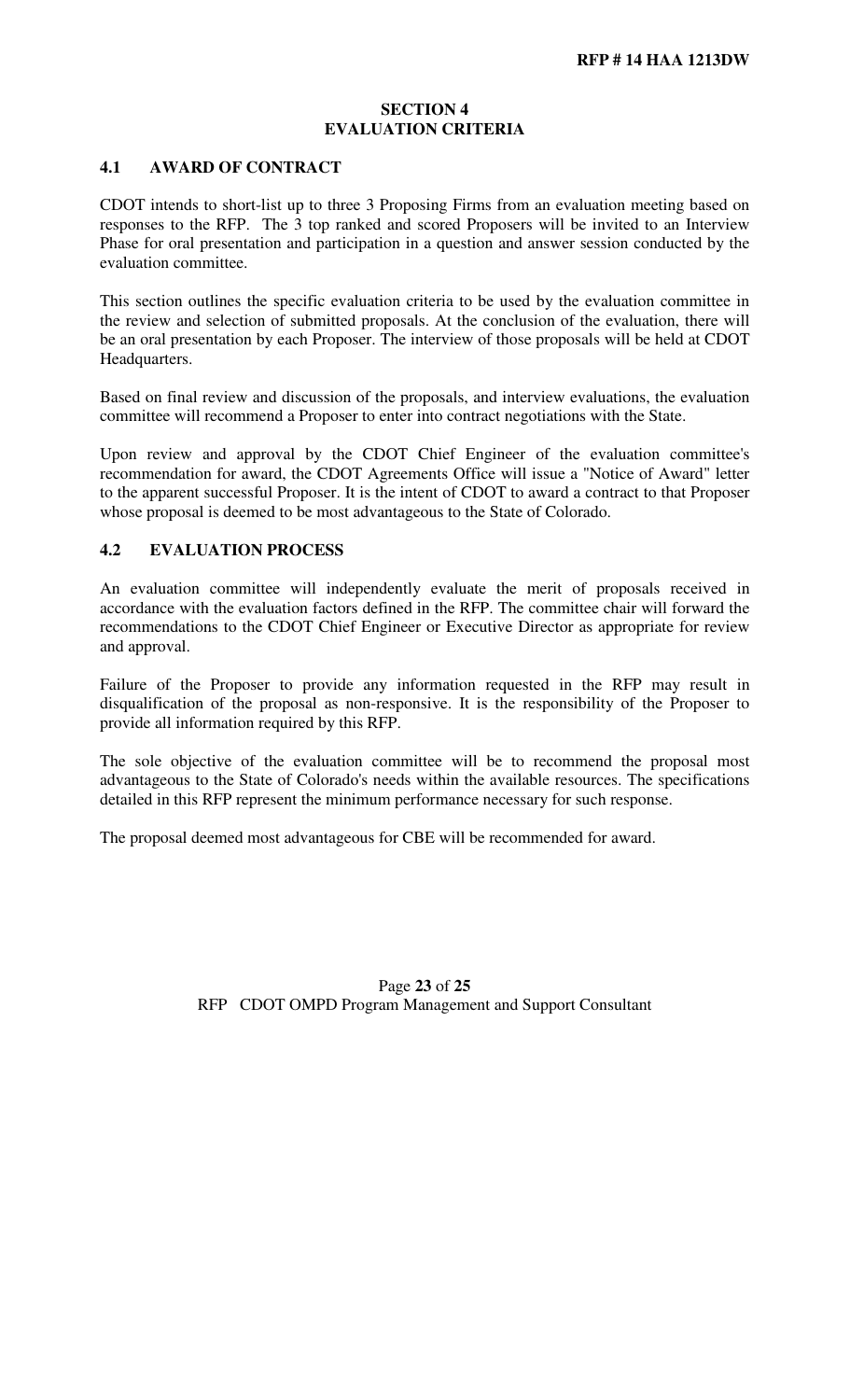## **4.3 EVALUATION CRITERIA**

The evaluation criteria listed below for this selection shall be subject to final adjustments as deemed appropriate by the CBE. It is anticipated that the evaluation criteria generally will be weighted and scored from your proposal as follows:

#### **Technical Proposal (70%)**

- Overall management approach and philosophy (35 pts)
	- o Program management approach
	- o OMPD Consultant PM organization
	- o Mobilization plan
	- o Proposed support services approach and criteria
	- o Approach to Budget / Financial Innovations
	- o Project Delivery Innovation and value added
- Task I (10 pts)
	- o Approach to coordinate with Regions
	- o Regional Work-Plan and schedule
- Task II (20 pts)
	- o Approach to work with Regions and Headquarters
	- o Approach for efficient and cost effective delivery
	- o Approach to refining existing processes and procedures
	- o Work-Plan and schedule
- Task III (35 pts)
	- o Approach to work with Regions and Headquarters
	- o Proposals for efficient and cost effective delivery
	- o Proposed approach to evaluating support services role
	- o Approach to refining existing processes and procedures
	- o Work-Plan and schedule

### **Oral Interview (30%)**

During the evaluation phase, the committee will independently review each proposal and assign a total maximum score within each category, determined solely through the Proposer's response to the criteria detailed in the above sections.

> Page **24** of **25**  RFP CDOT OMPD Program Management and Support Consultant